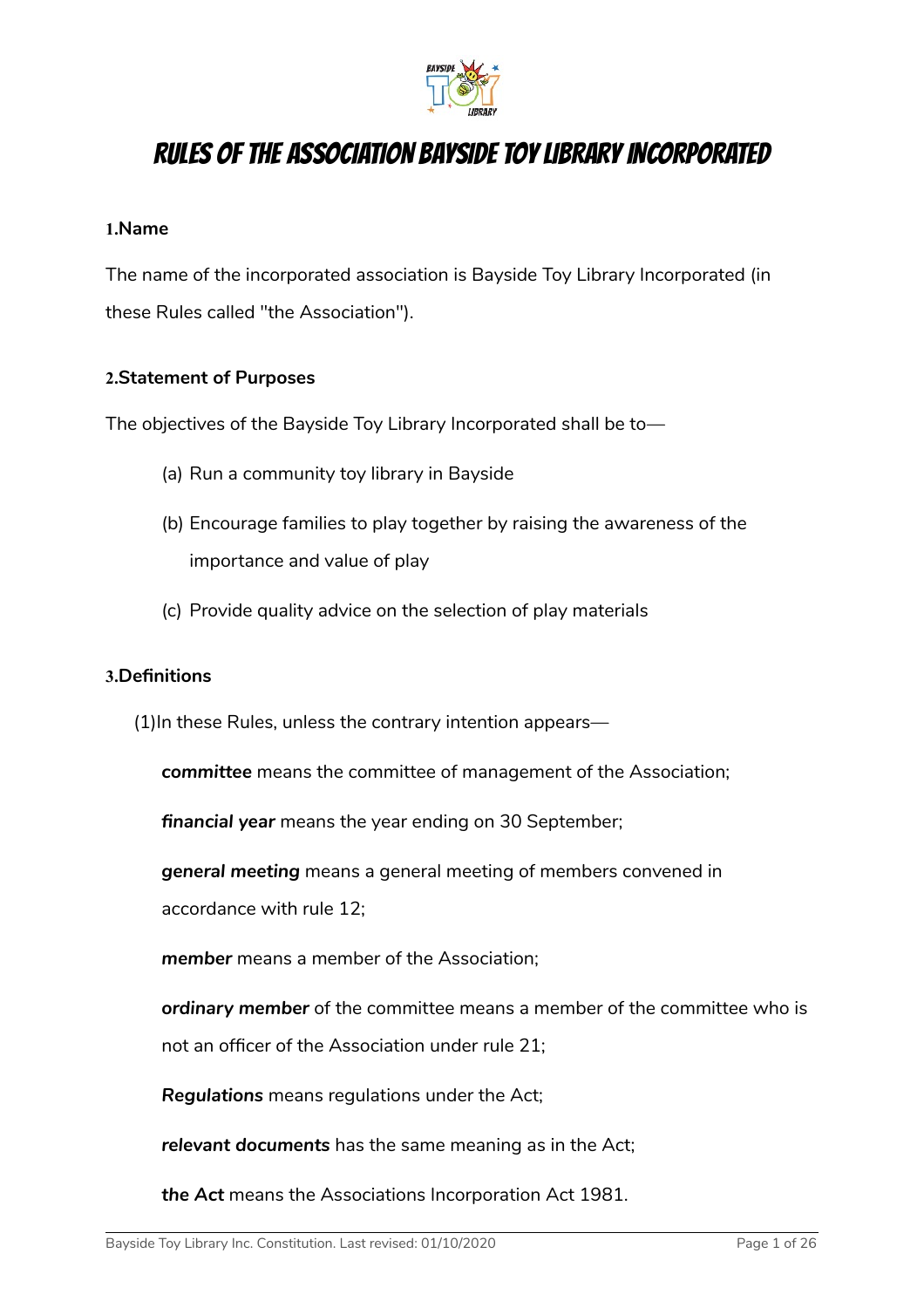

- (2)In these Rules, a reference to the Secretary of an Association is a reference—
	- (a) if a person holds office under these Rules as Secretary of the Association to that person; and
	- (b) in any other case, to the public officer of the Association.

#### **4.Alteration of the rules**

These Rules and the statement of purposes of the Association must not be altered except in accordance with the Act.

#### **5.Membership, entry fees and subscription**

- (1)Membership is open to all members of the community according to the rules of the Constitution.
- (2)A person who applies and is approved for membership as provided in these Rules is eligible to be a member of the Association on payment of the joining fee and annual subscription payable under these Rules.
- (3)A person who is not a member of the Association at the time of the incorporation of the Association (or who was a member at that time but has ceased to be a member) must not be admitted to membership unless he or she applies for membership in accordance with subrule (4); and
- (4)An application of a person for membership of the Association must—
	- (a) be made in writing in the form set out in Appendix 1; and
	- (b) be lodged with the Secretary of the Association or Delegate; and
	- (c) include the sum payable under these Rules as the joining fee and the first year's annual subscription.
- (5)The Secretary or delegate must within 28 days after receipt of the amounts referred to in subrule (5) enter the applicant's name in the register of members.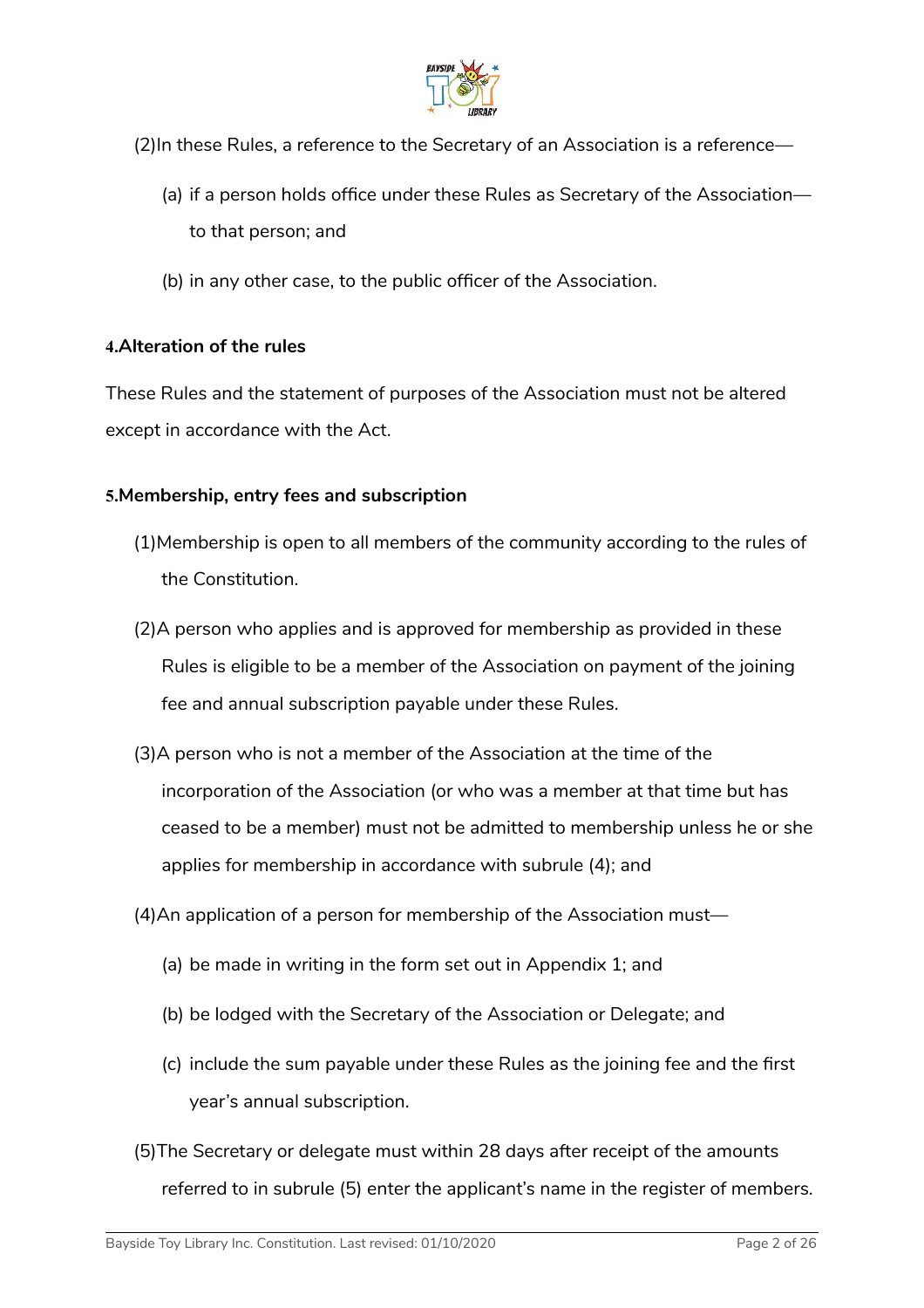

- (6)An applicant for membership becomes a member and is entitled to exercise the rights of membership when his or her entrance and membership fees are fully paid.
- (7)If the committee rejects an application, the committee must, as soon as practicable, notify the applicant in writing that the application has been rejected.
- (8)A right, privilege, or obligation of a person by reason of membership of the Association—
	- (a) is not capable of being transferred or transmitted to another person; and
	- (b) terminates upon the cessation of membership whether by death or resignation or otherwise.
- (9)The entrance fee is the relevant amount set out in Appendix 4 and is subject to review by the Committee on an annual basis.
- (10)The annual subscription is the relevant amount set out in Appendix 4 and is payable in advance on or before the member's joining date each year. This is subject to review by the committee on an annual basis.

#### **6.Register of members**

- (1)The Secretary or delegate must keep and maintain a register of members containing—
	- (a) the name and address of each member; and
	- (b) the date on which each member's name was entered in the register.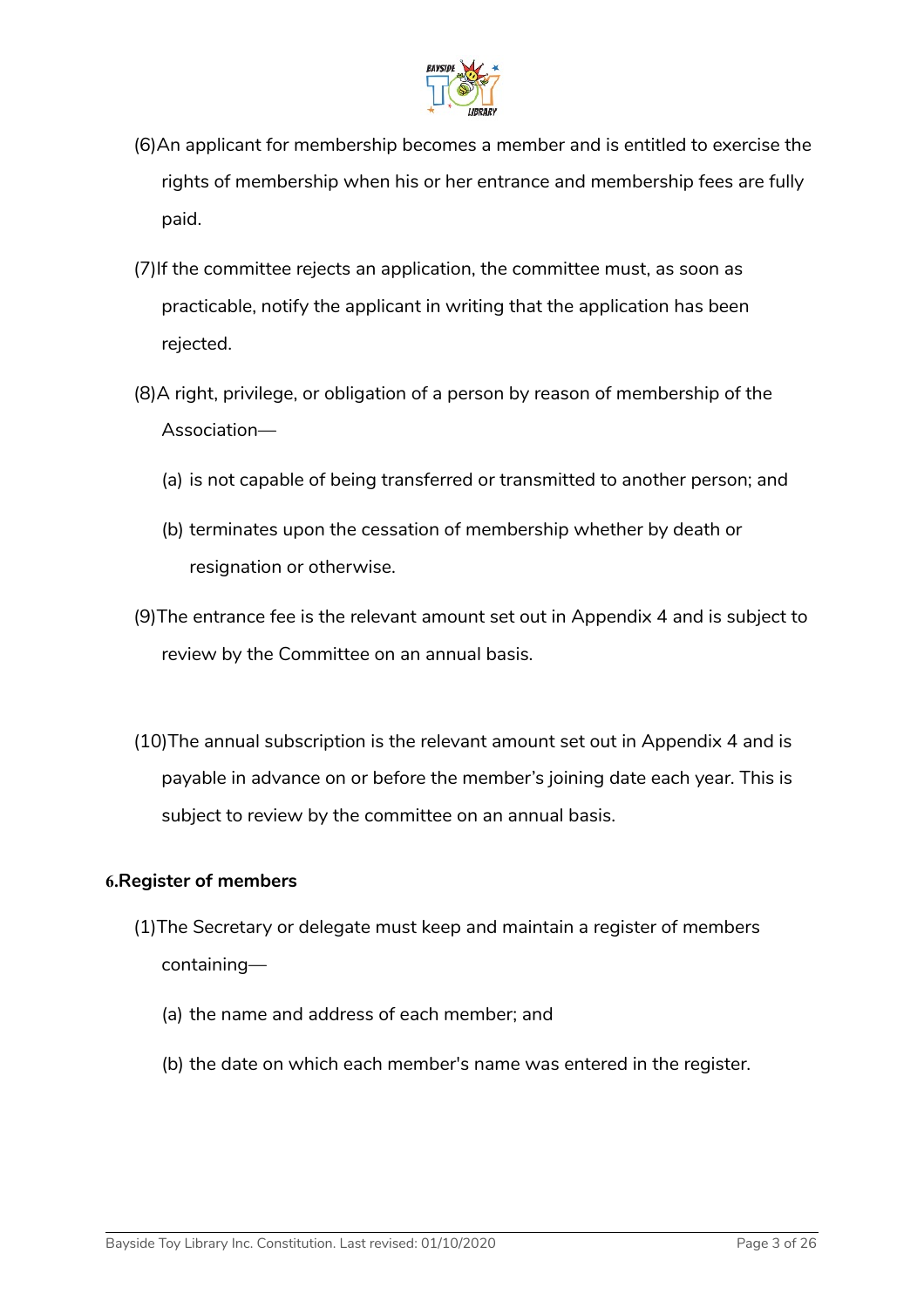

### **7.Ceasing membership**

- (1)A member of the Association who has paid all moneys due and payable by a member to the Association may resign from the Association by giving a verbal resignation to the Coordinator.
- (2)After the resignation is submitted referred to in subrule (1)—
	- (a) the member ceases to be a member; and
	- (b) the Secretary must record in the register of members the date on which the member ceased to be a member.

### **8.Discipline, suspension and expulsion of members**

- (1)Subject to these Rules, if the committee is of the opinion that a member has refused or neglected to comply with these Rules, or has been guilty of conduct unbecoming a member or prejudicial to the interests of the Association, the committee may by resolution—
	- (a) suspend that member from membership of the Association for a specified period; or
	- (b) expel that member from the Association; or
	- (c) fine that member an amount not exceeding \$500
- (2)A resolution of the committee under subrule (1) does not take effect unless—
	- (a) at a meeting held in accordance with subrule (3), the committee confirms the resolution; and
	- (b) if the member exercises a right of appeal to the Association under this rule, the Association confirms the resolution in accordance with this rule.
- (3)A meeting of the committee to confirm or revoke a resolution passed under subrule (1) must be held not earlier than 14 days, and not later than 28 days, after notice has been given to the member in accordance with subrule (4).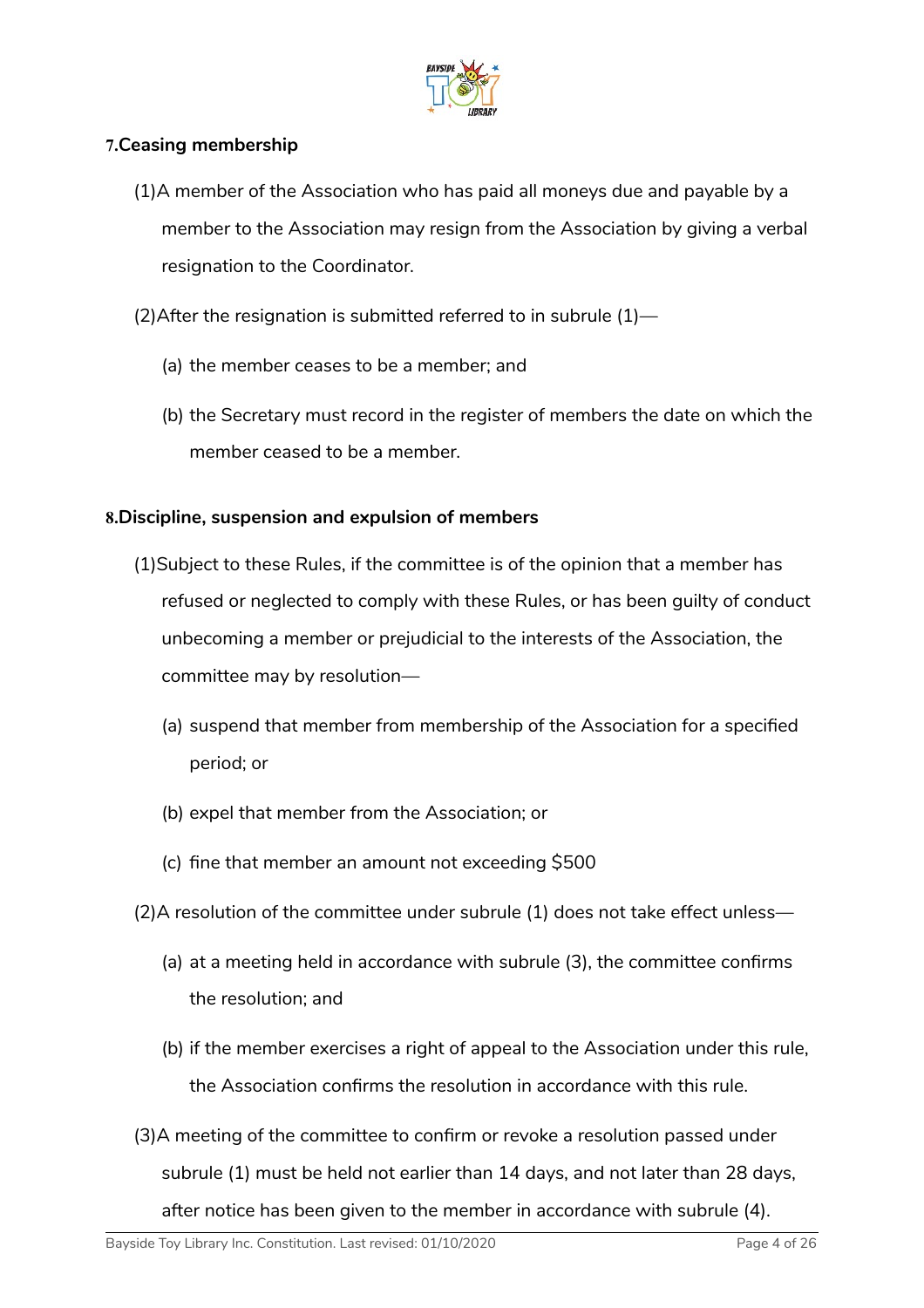

- (4)For the purposes of giving notice in accordance with subrule (3), the Secretary must, as soon as practicable, cause to be given to the member a written notice
	- (a) setting out the resolution of the committee and the grounds on which it is based; and
	- (b) stating that the member, or his or her representative, may address the committee at a meeting to be held not earlier than 14 days and not later than 28 days after the notice has been given to that member; and
	- (c) stating the date, place and time of that meeting; and
	- (d) informing the member that he or she may do one or both of the following—

(i)attend that meeting;

—

- (ii)give to the committee before the date of that meeting a written statement seeking the revocation of the resolution; and
- (e) informing the member that, if at that meeting, the committee confirms the resolution, he or she may, not later than 48 hours after that meeting, give the Secretary a notice to the effect that he or she wishes to appeal to the Association in general meeting against the resolution.
- (5)At a meeting of the committee to confirm or revoke a resolution passed under subrule (1), the committee must—
	- (a) give the member, or his or her representative, an opportunity to be heard; and
	- (b) give due consideration to any written statement submitted by the member; and
	- (c) determine by resolution whether to confirm or to revoke the resolution.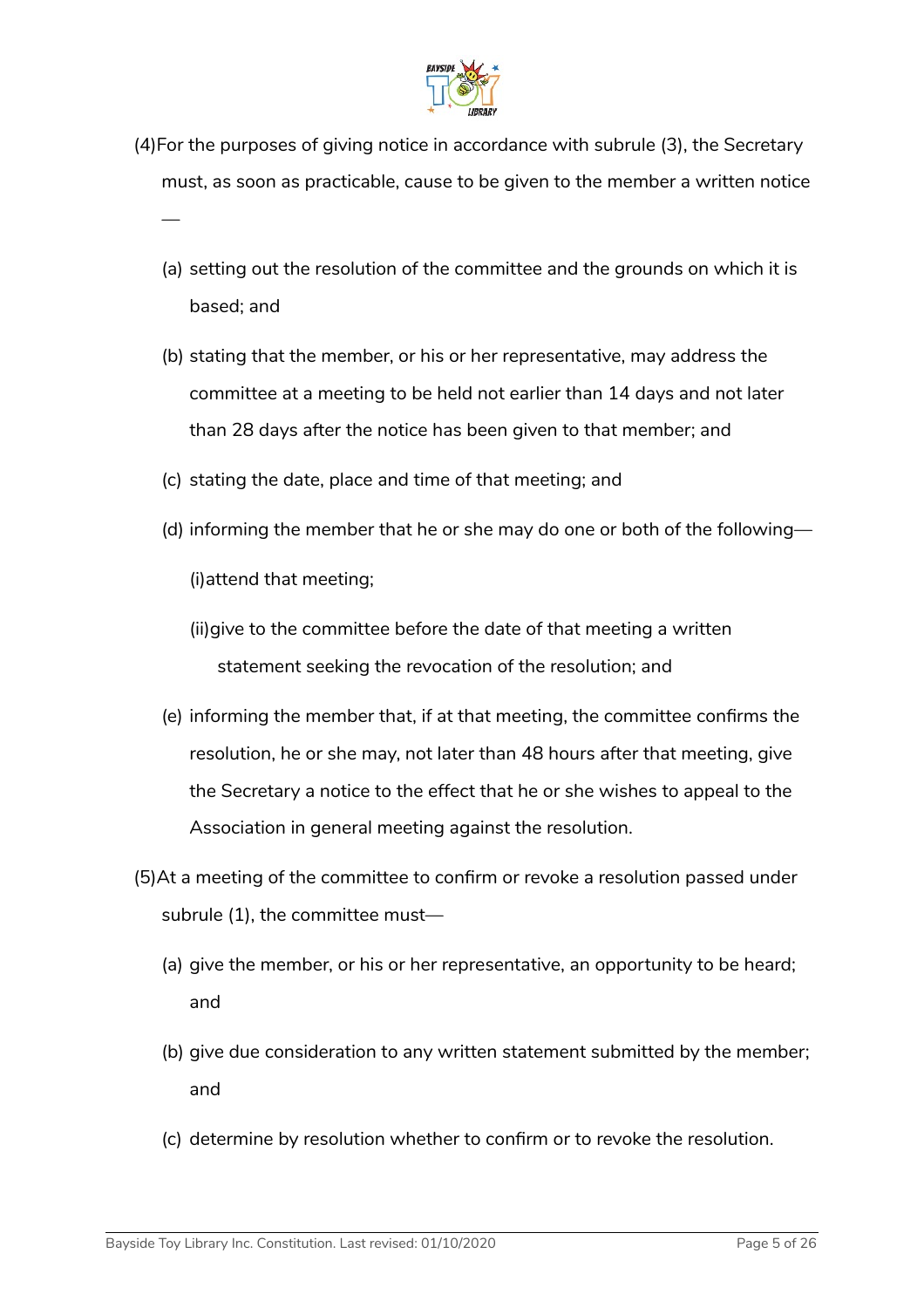

- (6)If at the meeting of the committee, the committee confirms the resolution, the member may, not later than 48 hours after that meeting, give the Secretary a notice to the effect that he or she wishes to appeal to the Association in general meeting against the resolution.
- (7)If the Secretary receives a notice under subrule (6), he or she must notify the committee and the committee must convene a general meeting of the Association to be held within 21 days after the date on which the Secretary received the notice.
- (8)At a general meeting of the Association convened under subrule (7)—
	- (a) no business other than the question of the appeal may be conducted; and
	- (b) the committee may place before the meeting details of the grounds for the resolution and the reasons for the passing of the resolution; and
	- (c) the member, or his or her representative, must be given an opportunity to be heard; and
	- (d) the members present must vote by secret ballot on the question whether the resolution should be confirmed or revoked.
- (9)A resolution is confirmed if, at the general meeting, not less than two-thirds of the members vote in person, or by proxy, in favour of the resolution. In any other case, the resolution is revoked.

#### **9.Disputes and mediation**

- (1) The grievance procedure set out in this rule applies to disputes under these Rules between—
	- (a) a member and another member; or
	- (b) a member and the Association.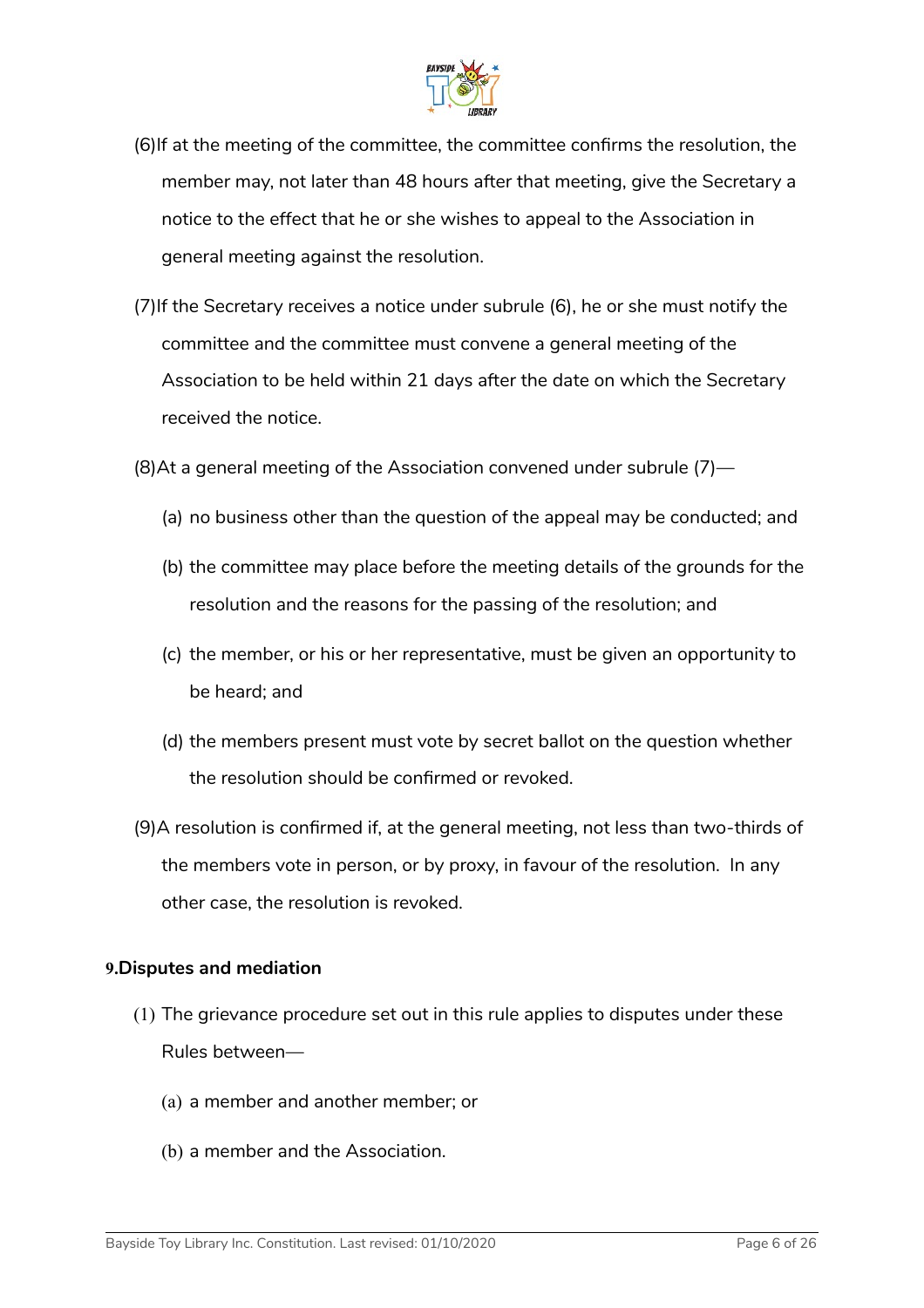

- (2) The parties to the dispute must meet and discuss the matter in dispute, and, if possible, resolve the dispute within 14 days after the dispute comes to the attention of all of the parties.
- (3) If the parties are unable to resolve the dispute at the meeting, or if a party fails to attend that meeting, then the parties must, within 10 days, hold a meeting in the presence of a mediator.
- (4) The mediator must be—
	- (a) a person chosen by agreement between the parties; or
	- (b) in the absence of agreement—
		- (i) in the case of a dispute between a member and another member, a person appointed by the committee of the Association; or
		- (ii) in the case of a dispute between a member and the Association, a person who is a mediator appointed or employed by the Dispute Settlement Centre of Victoria (Department of Justice).
- (5)A member of the Association can be a mediator.
- (6)The mediator cannot be a member who is a party to the dispute.
- (7)The parties to the dispute must, in good faith, attempt to settle the dispute by mediation.
- (8)The mediator, in conducting the mediation, must—
	- (a) give the parties to the mediation process every opportunity to be heard; and
	- (b) allow due consideration by all parties of any written statement submitted by any party; and
	- (c) ensure that natural justice is accorded to the parties to the dispute throughout the mediation process.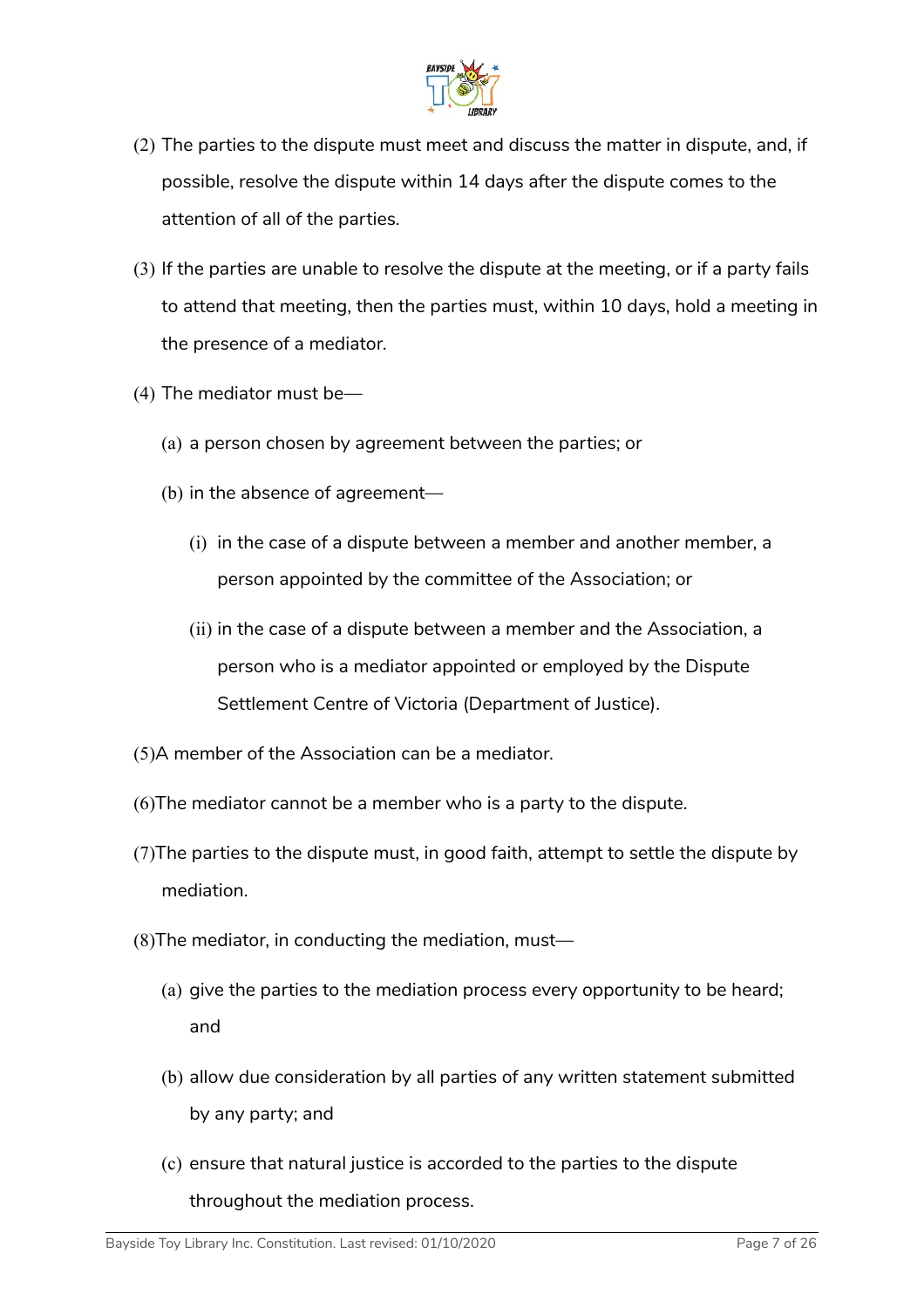

- (9)The mediator must not determine the dispute.
- (10)If the mediation process does not result in the dispute being resolved, the parties may seek to resolve the dispute in accordance with the Act or otherwise at law.

#### **10.Annual general meetings**

- (1)The committee must convene an annual general meeting of the Association to be held within 5 months after the end of each financial year.
- (2)The notice convening the annual general meeting must specify that the meeting is an annual general meeting.
- (3)The ordinary business of the annual general meeting shall be—
	- (a) to confirm the minutes of the previous annual general meeting and of any general meeting held since that meeting; and
	- (b) to receive from the committee reports upon the transactions of the Association during the last preceding financial year; and
	- (c) to elect officers of the Association and the ordinary members of the committee; and
	- (d) to receive and consider the statement submitted by the Association in accordance with section 30(3) of the Act.
- (4)The annual general meeting may conduct any special business of which notice has been given in accordance with these Rules.

#### **11.Special general meetings**

(1)In addition to the annual general meeting, any other general meetings may be held in the same year.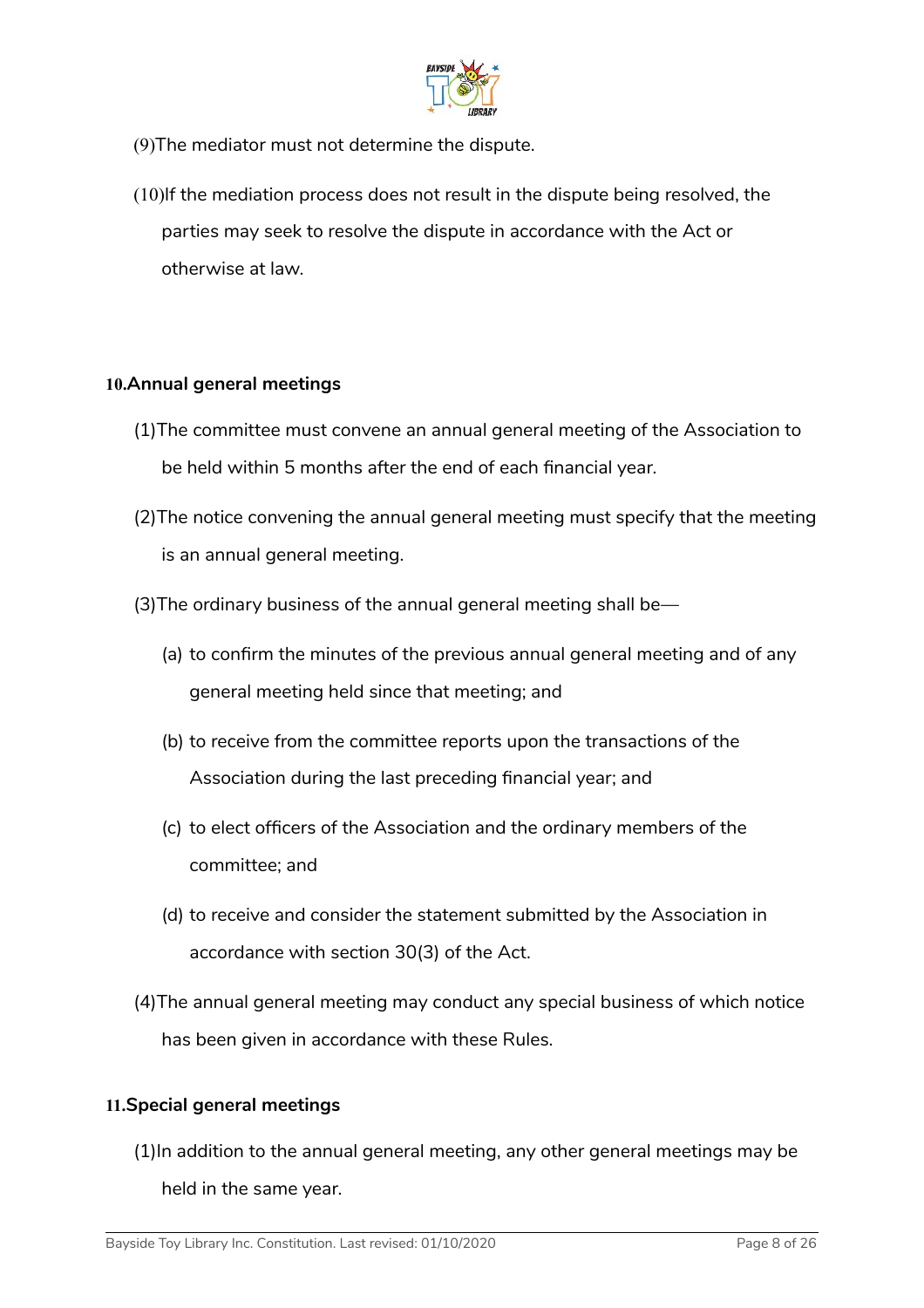

- (2)All general meetings other than the annual general meeting are special general meetings.
- (3)The committee may, whenever it thinks fit, convene a special general meeting of the Association.
- (4)The committee must, on the request in writing of members representing not less than 5 per cent of the total number of members, convene a special general meeting of the Association.
- (5)The request for a special general meeting must—
	- (a) state the objects of the meeting; and
	- (b) be signed by the members requesting the meeting; and
	- (c) be sent to the address of the Secretary.
- (6)If the committee does not cause a special general meeting to be held within one month after the date on which the request is sent to the address of the Secretary, the members making the request, or any of them, may convene a special general meeting to be held not later than 3 months after that date.
- (7)If a special general meeting is convened by members in accordance with this rule, it must be convened in the same manner so far as possible as a meeting convened by the committee and all reasonable expenses incurred in convening the special general meeting must be refunded by the Association to the persons incurring the expenses.

#### **12.Special business**

All business that is conducted at a special general meeting and all business that is conducted at the annual general meeting, except for business conducted under the rules as ordinary business of the annual general meeting, is deemed to be special business.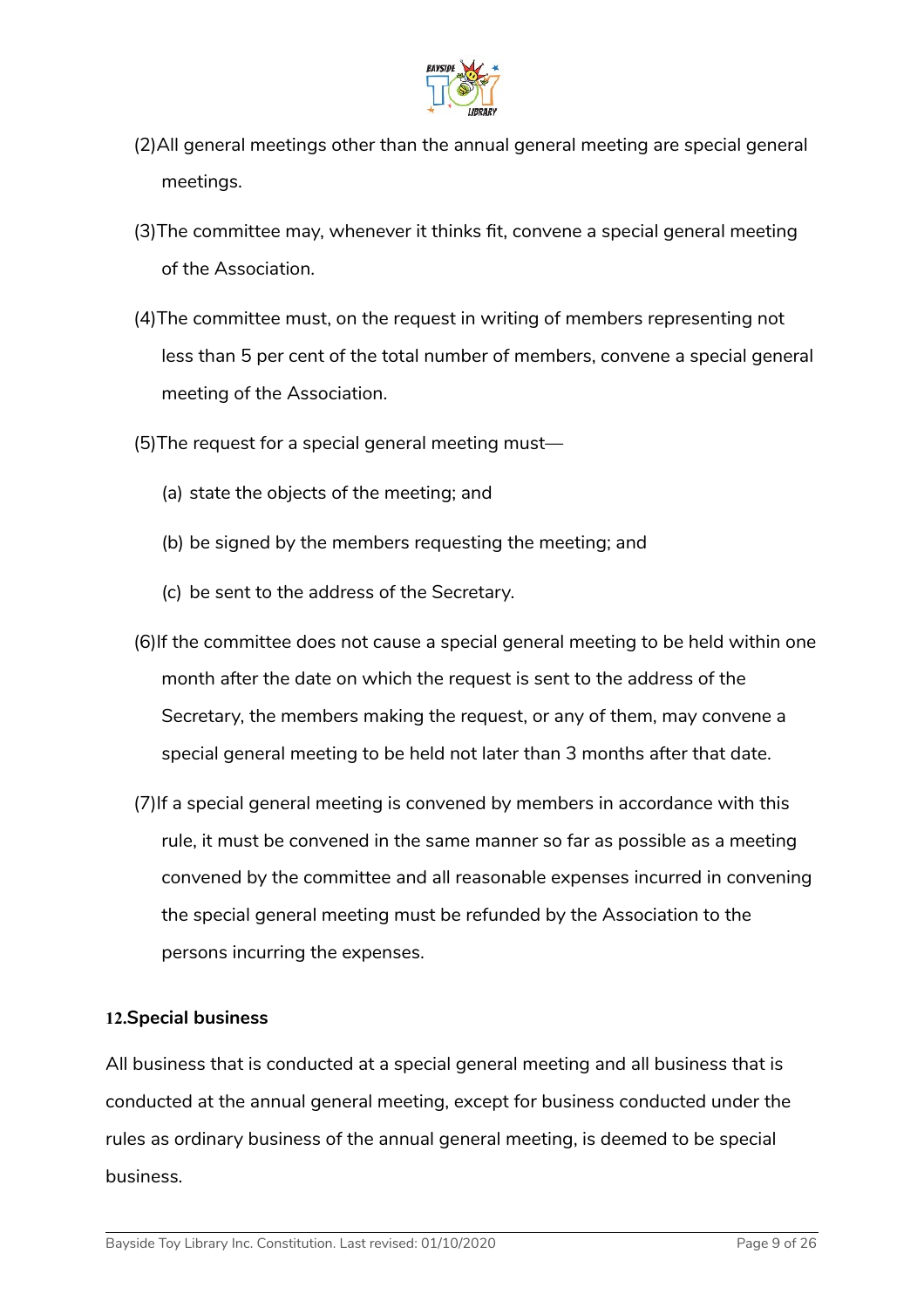

#### **13.Notice of general meetings**

- (1)The Secretary of the Association, at least 14 days, or if a special resolution has been proposed at least 21 days, before the date fixed for holding a general meeting of the Association, must cause to be sent to each member of the Association, a notice stating the place, date and time of the meeting and the nature of the business to be conducted at the meeting.
- (2)Any notice that is required to be given to a member, by or on behalf of the Association, under these Rules may be given by electronic transmission (email).No business other than that set out in the notice convening the meeting may be conducted at the meeting.
- (3)A member intending to bring any business before a meeting may notify in writing, or by electronic transmission, the Secretary of that business, who must include that business in the notice calling the next general meeting.

#### **14.Quorum at general meetings**

- (1)No item of business may be conducted at a general meeting unless a quorum of members entitled under these Rules to vote is present at the time when the meeting is considering that item.
- (2)Four members personally present (being members entitled under these Rules to vote at a general meeting) constitute a quorum for the conduct of the business of a general meeting.
- (3)If, within half an hour after the appointed time for the commencement of a general meeting, a quorum is not present—
	- (a) in the case of a meeting convened upon the request of members—the meeting must be dissolved; and
	- (b) in any other case—the meeting shall stand adjourned to the same day in the next week at the same time and (unless another place is specified by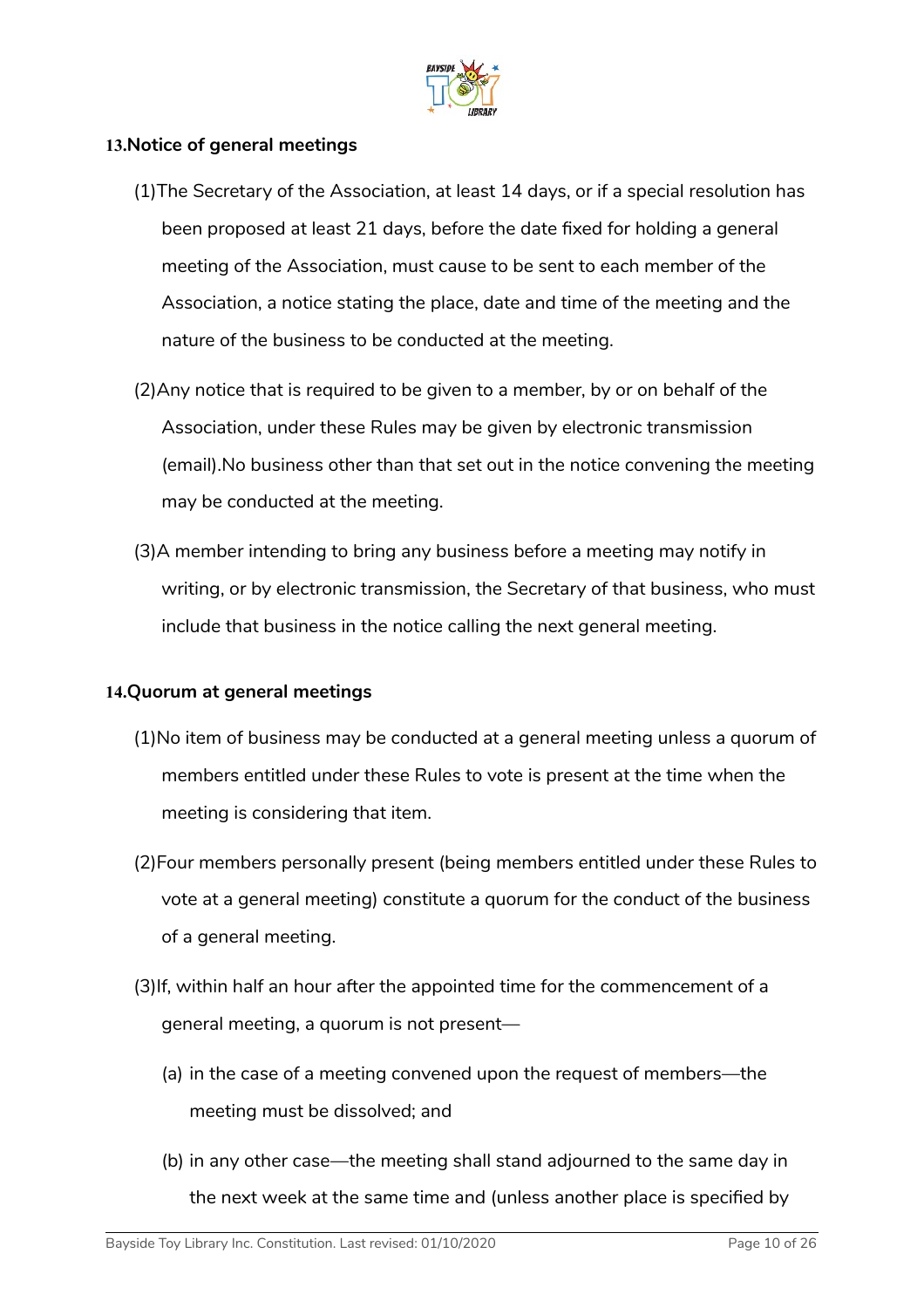

the Chairperson at the time of the adjournment or by written notice to members given before the day to which the meeting is adjourned) at the same place.

(4)If at the adjourned meeting the quorum is not present within half an hour after the time appointed for the commencement of the meeting, the members personally present (being not less than 3) shall be a quorum.

#### **15.Presiding at general meetings**

- (1)The President, or in the President's absence, another member of the committee, shall preside as Chairperson at each general meeting of the Association.
- (2)If the President is absent from a general meeting, or are unable to preside, the members present must select one of their number to preside as Chairperson.

#### **16.Adjournment of meetings**

- (1)The person presiding may, with the consent of a majority of members present at the meeting, adjourn the meeting from time to time and place to place.
- (2)No business may be conducted at an adjourned meeting other than the unfinished business from the meeting that was adjourned.
- (3)If a meeting is adjourned for 14 days or more, notice of the adjourned meeting must be given in accordance with rule 12.
- (4)Except as provided in subrule (3), it is not necessary to give notice of an adjournment or of the business to be conducted at an adjourned meeting.

#### **17.Voting at general meetings**

- (1)Upon any question arising at a general meeting of the Association, a member has one vote only.
- (2)All votes must be given personally or by proxy.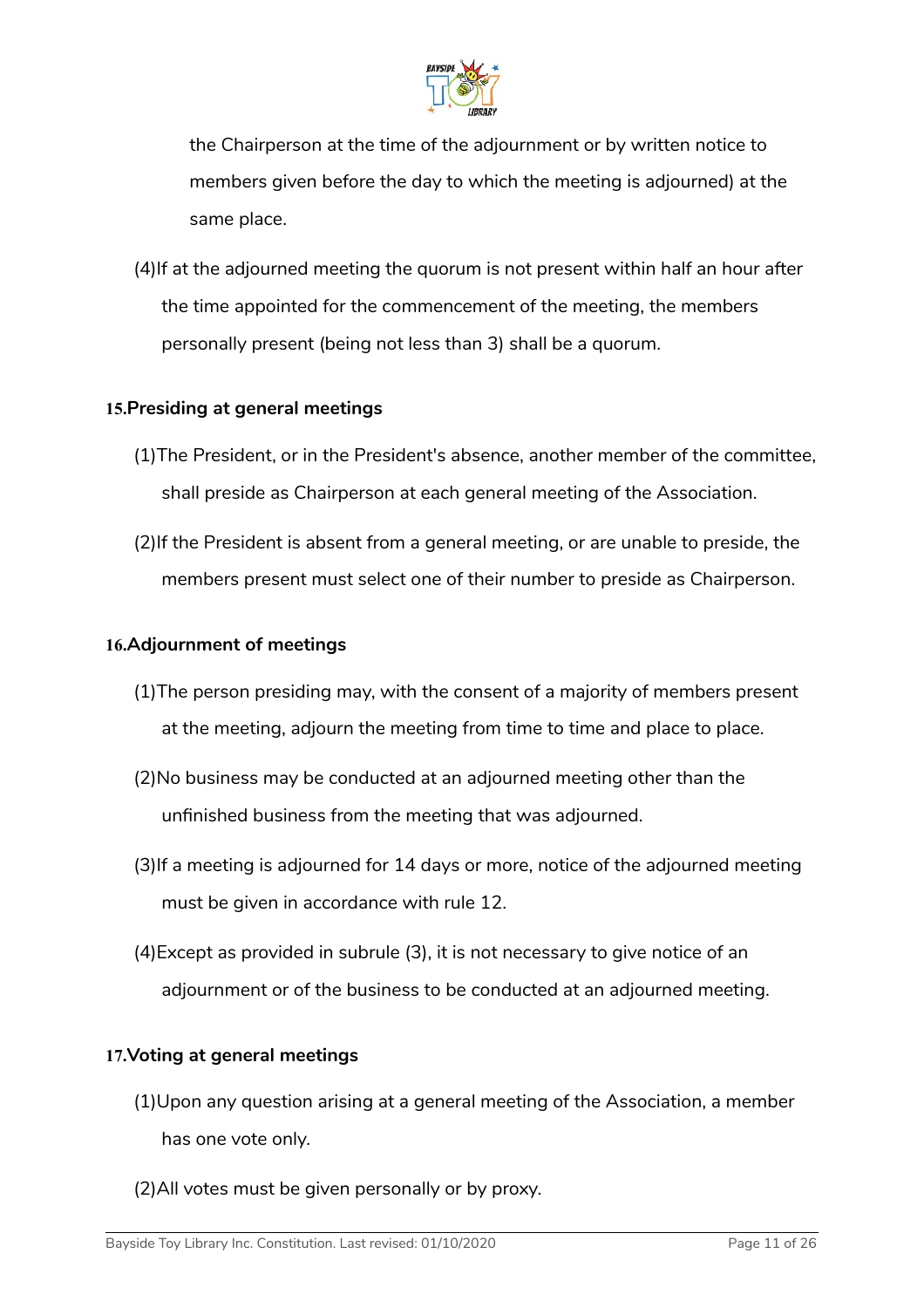

- (3)In the case of an equality of voting on a question, the Chairperson of the meeting is entitled to exercise a second or casting vote.
- (4)A member is not entitled to vote at a general meeting unless all moneys due and payable by the member to the Association have been paid, other than the amount of the annual subscription payable in respect of the current financial year.

#### **18.Poll at general meetings**

- (1)If at a meeting a poll on any question is demanded by not less than 3 members, it must be taken at that meeting in such manner as the Chairperson may direct and the resolution of the poll shall be deemed to be a resolution of the meeting on that question.
- (2)A poll that is demanded on the election of a Chairperson or on a question of an adjournment must be taken immediately and a poll that is demanded on any other question must be taken at such time before the close of the meeting as the Chairperson may direct.

#### **19.Manner of determining whether resolution carried**

If a question arising at a general meeting of the Association is determined on a show of hands—

(a) a declaration by the Chairperson that a resolution has been—

(i)carried; or

(ii)carried unanimously; or

(iii)carried by a particular majority; or

(iv)lost; and

(b) an entry to that effect in the minute book of the Association—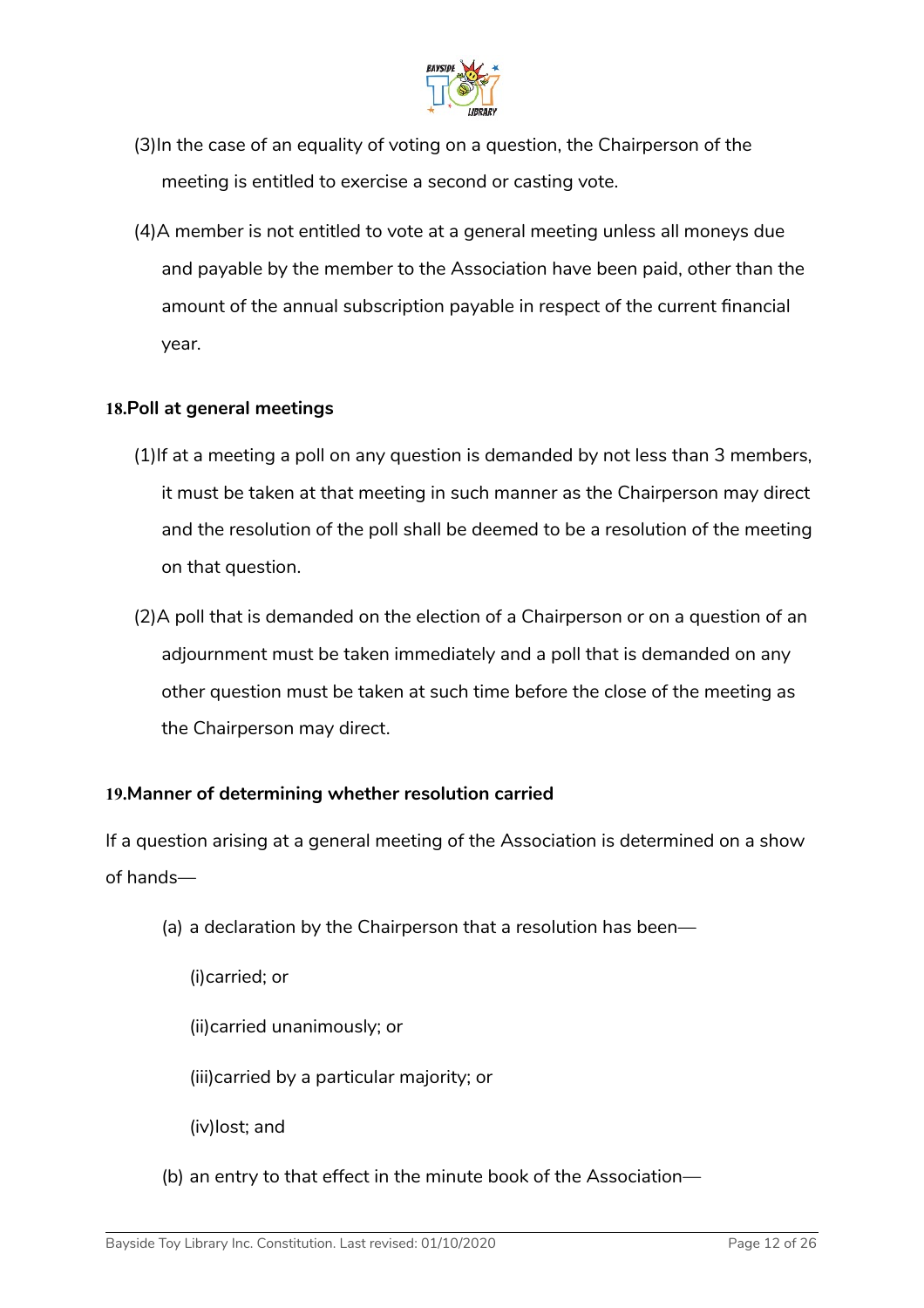

is evidence of the fact, without proof of the number or proportion of the votes recorded in favour of, or against, that resolution.

#### **20.Proxies**

- (1)Each member is entitled to appoint another member as a proxy by notice given to the Secretary no later than 24 hours before the time of the meeting in respect of which the proxy is appointed.
- (2)The notice appointing the proxy must be—
	- (a) for a meeting of the Association convened under rule 8(7), in the form set out in Appendix 2; or
	- (b) in any other case, in the form set out in Appendix 3.

### **21.Committee of management**

- (1)The affairs of the Association shall be managed by the committee of management.
- (2)The committee—
	- (a) shall control and manage the business and affairs of the Association; and
	- (b) may, subject to these Rules, the Act and the Regulations, exercise all such powers and functions as may be exercised by the Association other than those powers and functions that are required by these Rules to be exercised by general meetings of the members of the Association; and
	- (c) subject to these Rules, the Act and the Regulations, has power to perform all such acts and things as appear to the committee to be essential for the proper management of the business and affairs of the Association.
- (3)Subject to section 23 of the Act, the committee shall consist of—
	- (a) the officers of the Association; and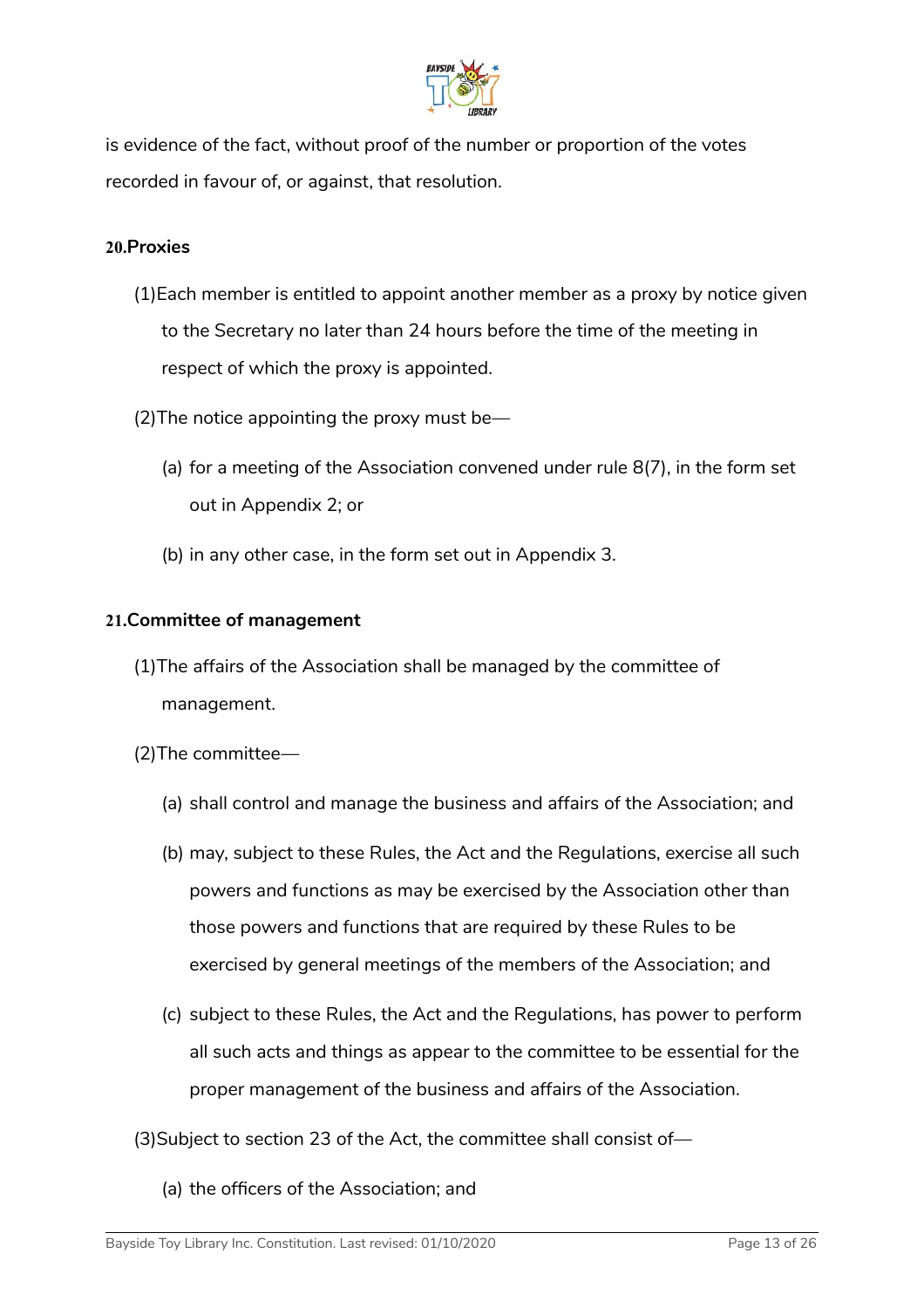

(b) at least two ordinary members—

each of whom shall be elected at the annual general meeting of the Association in each year.

#### **22.Office holders**

- (1)The officers of the Association shall be—
	- (a) a President
	- (b) a Vice President
	- (c) a Treasurer; and
	- (d) a Secretary.
- (2)The provisions of rule 23, so far as they are applicable and with the necessary modifications, apply to and in relation to the election of persons to any of the offices referred to in subrule (1).
- (3)Each officer of the Association shall hold office until the annual general meeting next after the date of his or her election but is eligible for re election.
- (4)In the event of a casual vacancy in any office referred to in subrule (1), the committee may appoint one of its members to the vacant office and the member appointed may continue in office up to and including the conclusion of the annual general meeting next following the date of the appointment.

#### **23.Ordinary members of the committee**

- (1)Subject to these Rules, each ordinary member of the committee shall hold office until the annual general meeting next after the date of election but is eligible for re-election.
- (2)In the event of a casual vacancy occurring in the office of an ordinary member of the committee, the committee may appoint a member of the Association to fill the vacancy and the member appointed shall hold office, subject to these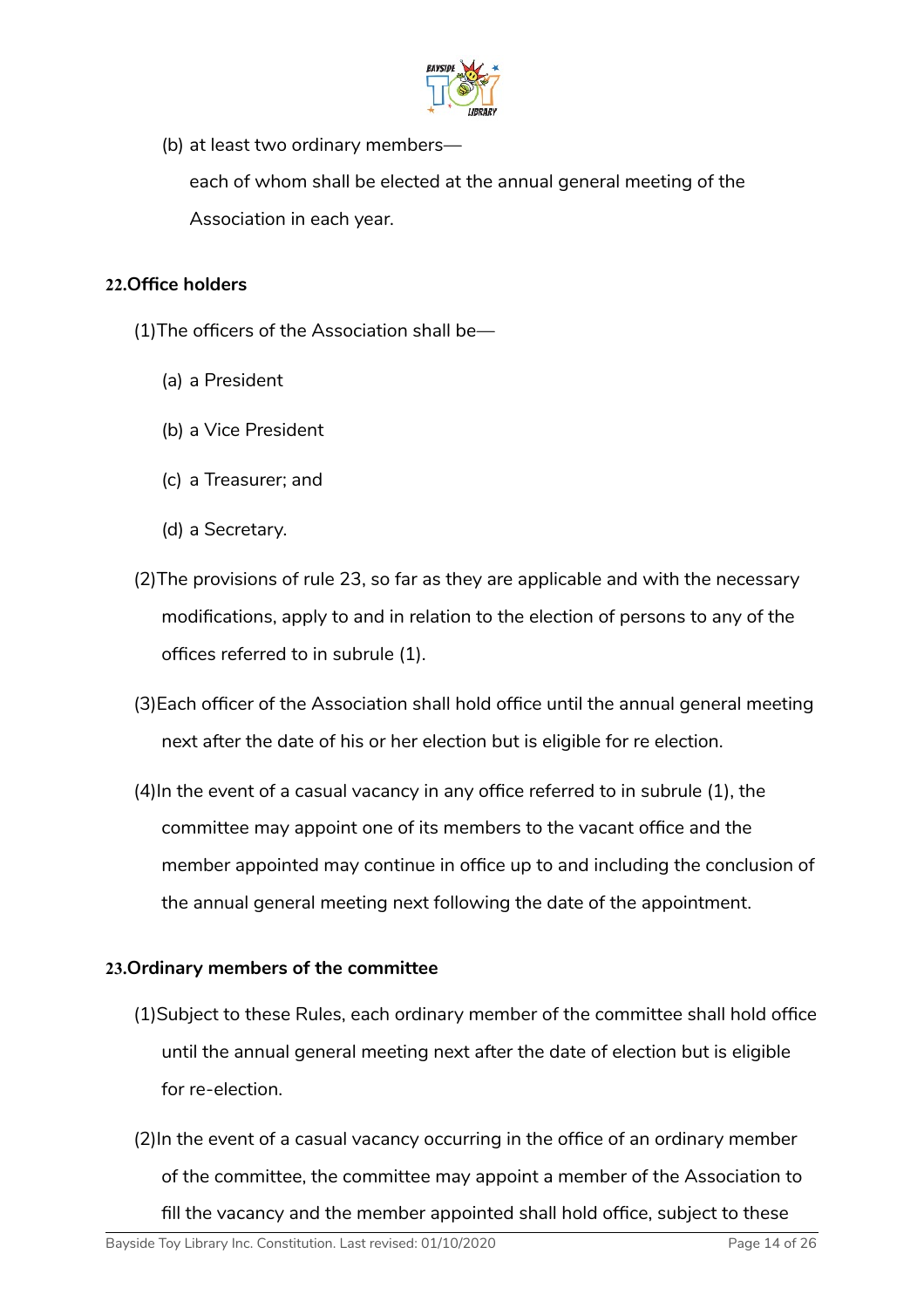

Rules, until the conclusion of the annual general meeting next following the date of the appointment.

#### **24.Election of officers and ordinary committee members**

- (1)Nominations of candidates for election as officers of the Association or as ordinary members of the committee must be—
	- (a) made verbally or in writing, agreed by two members of the Association and accompanied by the verbal or written consent of the candidate; and
	- (b) communicated to the Secretary of the Association not less than 7 days before the date fixed for the holding of the annual general meeting.
- (2)A candidate may only be nominated for one office, or as an ordinary member of the committee, prior to the annual general meeting.
- (3)If insufficient nominations are received to fill all vacancies on the committee, the candidates nominated shall be deemed to be elected and further nominations may be received at the annual general meeting.
- (4)If the number of nominations received is equal to the number of vacancies to be filled, the persons nominated shall be deemed to be elected.
- (5)If the number of nominations exceeds the number of vacancies to be filled, a ballot must be held.
- (6)The ballot for the election of officers and ordinary members of the committee must be conducted at the annual general meeting in such manner as the committee may direct.

#### **25.Vacancies**

The office of an officer of the Association, or of an ordinary member of the committee, becomes vacant if the officer or member—

(a) ceases to be a member of the Association; or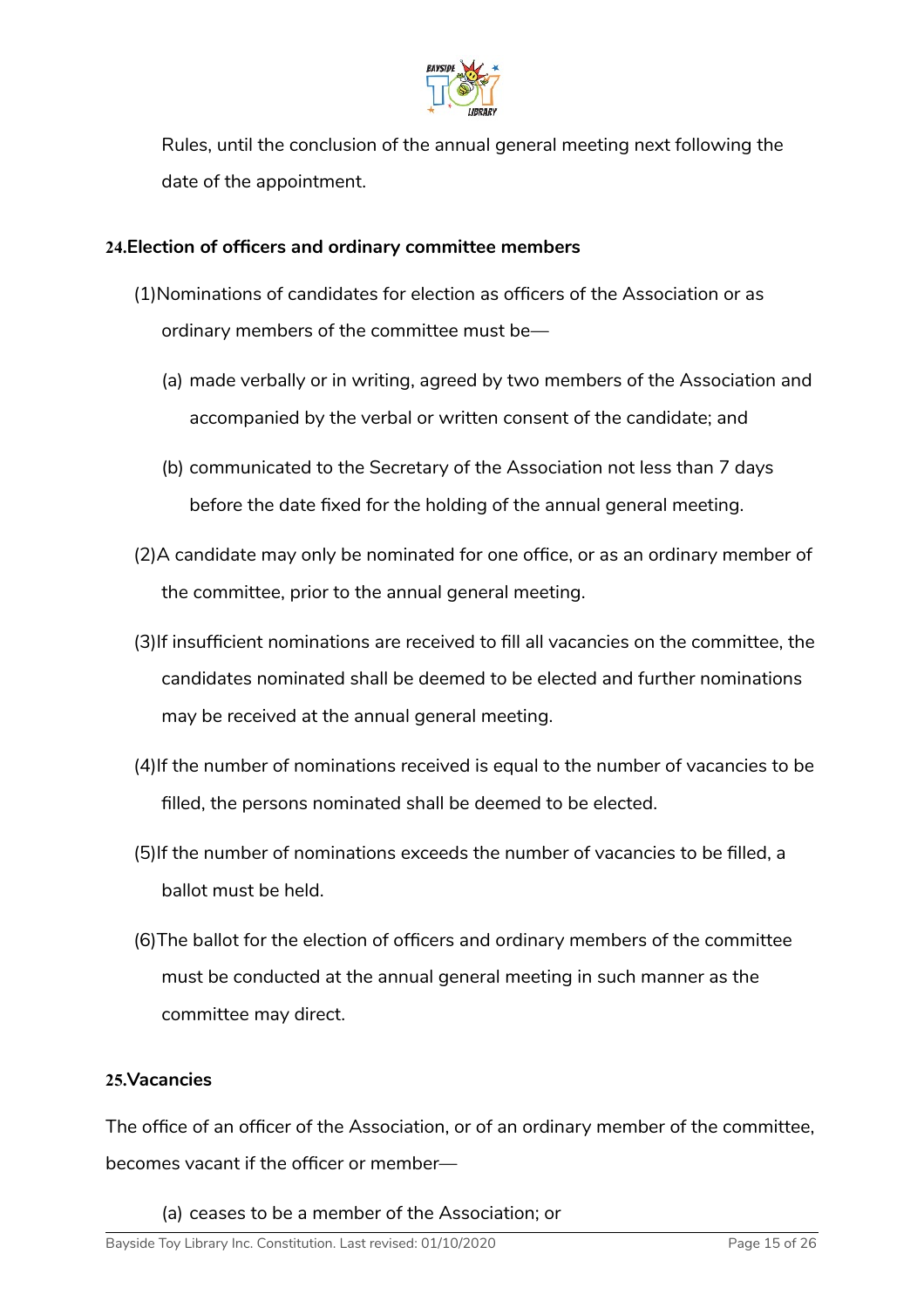

- (b) becomes an insolvent under administration within the meaning of the Corporations Act; or
- (c) resigns from office by notice in writing given to the Secretary.

#### **26.Meetings of the committee**

- (1)The committee must meet at least 3 times in each year at such place and such times as the committee may determine.
- (2)Special meetings of the committee may be convened by the President or by any 4 members of the committee.

### **27.Notice of committee meetings**

- (1)Written notice of each committee meeting must be given to each member of the committee at least 2 business days before the date of the meeting.
- (2)Written notice must be given to members of the committee of any special meeting specifying the general nature of the business to be conducted and no other business may be conducted at such a meeting.

#### **28.Quorum for committee meetings**

- (1)Any 4 members of the committee constitute a quorum for the conduct of the business of a meeting of the committee.
- (2)No business may be conducted unless a quorum is present.
- (3)If within half an hour of the time appointed for the meeting a quorum is not present—
	- (a) in the case of a special meeting—the meeting lapses;
	- (b) in any other case—the meeting shall stand adjourned to the same place and the same time and day in the following week.
- (4)The committee may act notwithstanding any vacancy on the committee.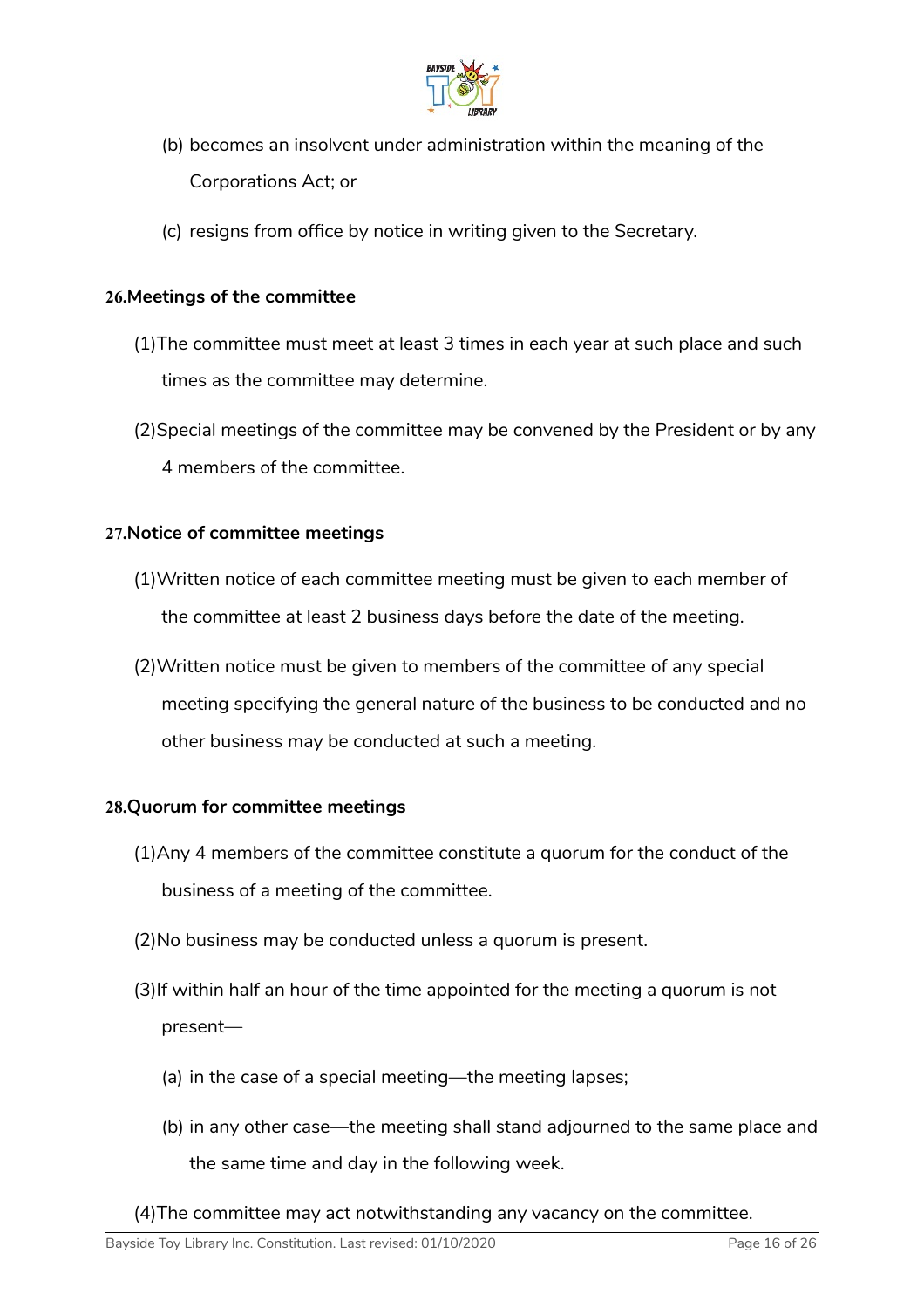

#### **29.Presiding at committee meetings**

At meetings of the committee—

(a) the President or, in the President's absence, another member of the committee presides;

#### **30.Voting at committee meetings**

- (1)Questions arising at a meeting of the committee, or at a meeting of any subcommittee appointed by the committee, shall be determined on a show of hands or, if a member requests, by a poll taken in such manner as the person presiding at that meeting may determine.
- (2)Each member present at a meeting of the committee, or at a meeting of any subcommittee appointed by the committee (including the person presiding at the meeting), is entitled to one vote and, in the event of an equality of votes on any question, the person presiding may exercise a second or casting vote.

#### **31.Removal of committee member**

- (1)The Association in general meeting may, by resolution, remove any member of the committee before the expiration of the member's term of office and appoint another member in his or her place to hold office until the expiration of the term of the first-mentioned member.
- (2)A member who is the subject of a proposed resolution referred to in subrule (1) may make representations in writing to the Secretary or President of the Association (not exceeding a reasonable length) and may request that the representations be provided to the members of the Association.
- (3)The Secretary or the President may give a copy of the representations to each member of the Association or, if they are not so given, the member may require that they be read out at the meeting.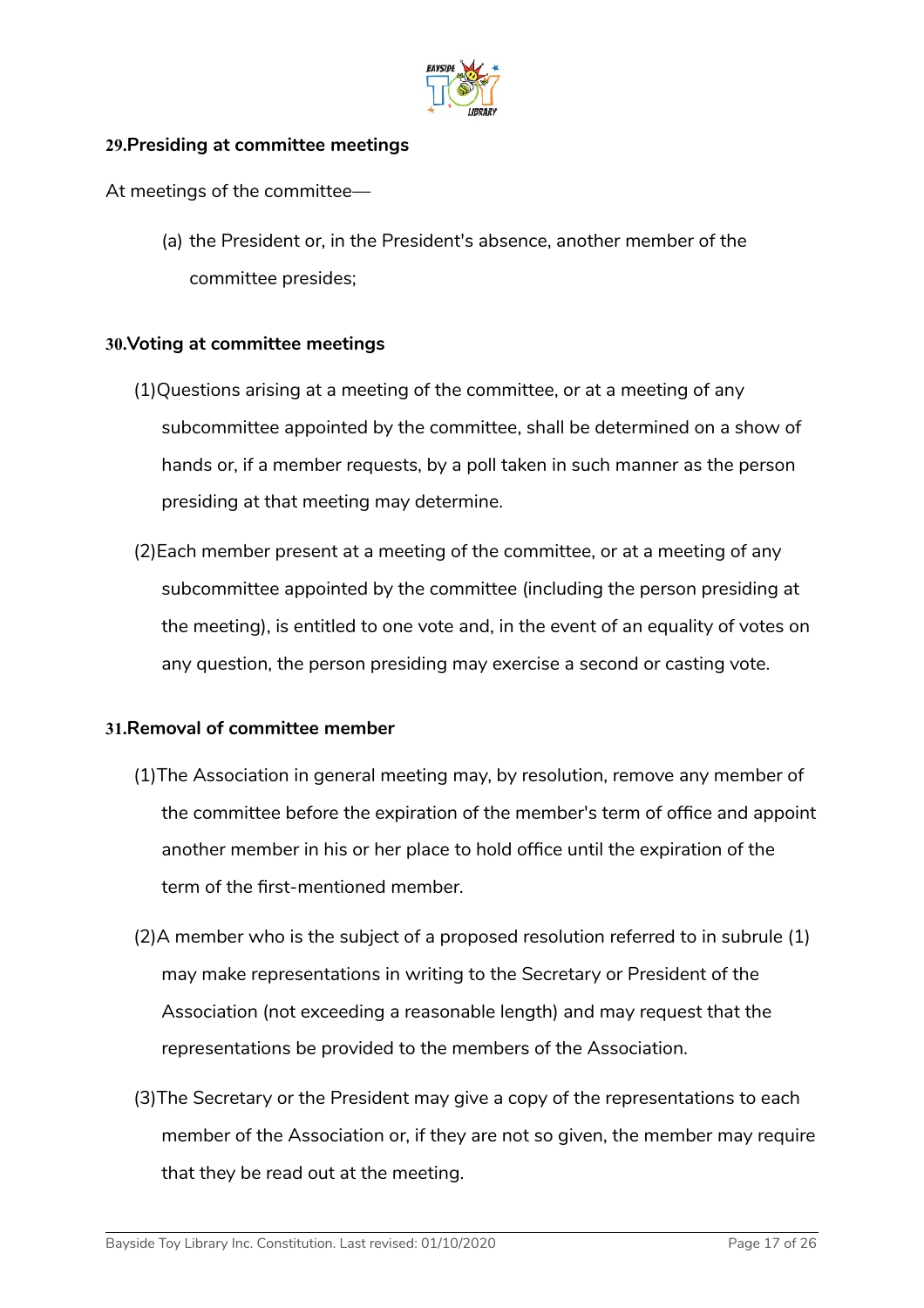

#### **32.Minutes of meetings**

The Secretary of the Association must keep minutes of the resolutions and proceedings of each general meeting, and each committee meeting, together with a record of the names of persons present at committee meetings.

#### **33.Funds**

- (1)The Treasurer of the Association must—
	- (a) collect and receive all moneys due to the Association and make all payments authorised by the Association; and
	- (b) keep correct accounts and records showing the financial affairs of the Association with full details of all receipts and expenditure connected with the activities of the Association.
- (2)All cheques, drafts, bills of exchange, promissory notes and other negotiable instruments must be signed by two members of the committee.
- (3)The funds of the Association shall be derived from joining fees, annual subscriptions, donations and such other sources as the committee determines.

#### **34.Toy Library is Not for Profit**

- (1)The assets and income of the Bayside Toy Library Incorporated shall be applied solely in furtherance of its objectives as set out in the Statement of Purposes.
- (2)No portion shall be distributed directly or indirectly to the Members of the Bayside Toy Library Incorporated except as bona fide compensation for services rendered or expenses incurred on behalf of the Bayside Toy Library Incorporated.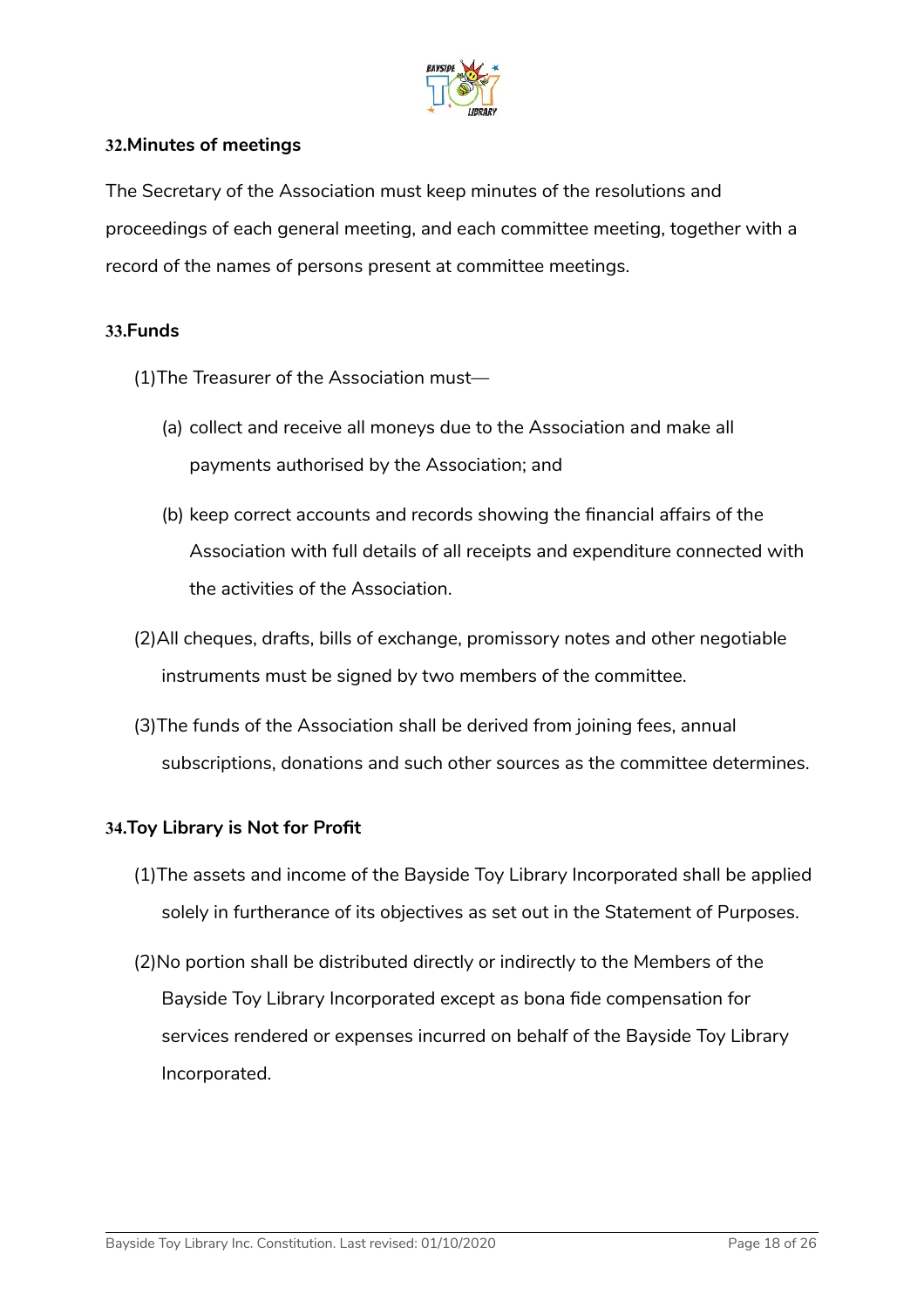

#### **35.Seal**

- (1)The common seal of the Association must be kept on the premises of the Association or in the custody of the Secretary.
- (2)The common seal must not be affixed to any instrument except by the authority of the committee and the affixing of the common seal must be attested by the signatures either of two members of the committee or, of one member of the committee and of the public officer of the Association.

#### **36.Notice to members**

Except for the requirement in rule 12, any notice that is required to be given to a member, by or on behalf of the Association, under these Rules may be given by—

- (a) delivering the notice to the member personally; or
- (b) sending it by prepaid post addressed to the member at that member's address shown in the register of members; or
- (c) facsimile transmission, if the member has requested that the notice be given to him or her in this manner; or
- (d) electronic transmission, if the member has requested that the notice be given to him or her in this manner.

#### <span id="page-18-0"></span>**37.Winding up and revocation of deductible gift recipient endorsement**

- <span id="page-18-1"></span>(1)If the organisation is wound up or its endorsement as a deductible gift recipient is revoked, any surplus of the following assets shall be transferred to another organisation to which income tax deductible gifts can be made:
	- (a) gifts of money or property for the principal purpose of the organisation
	- (b) contributions made in relation to an eligible fundraising event held for the principal purpose of the organisation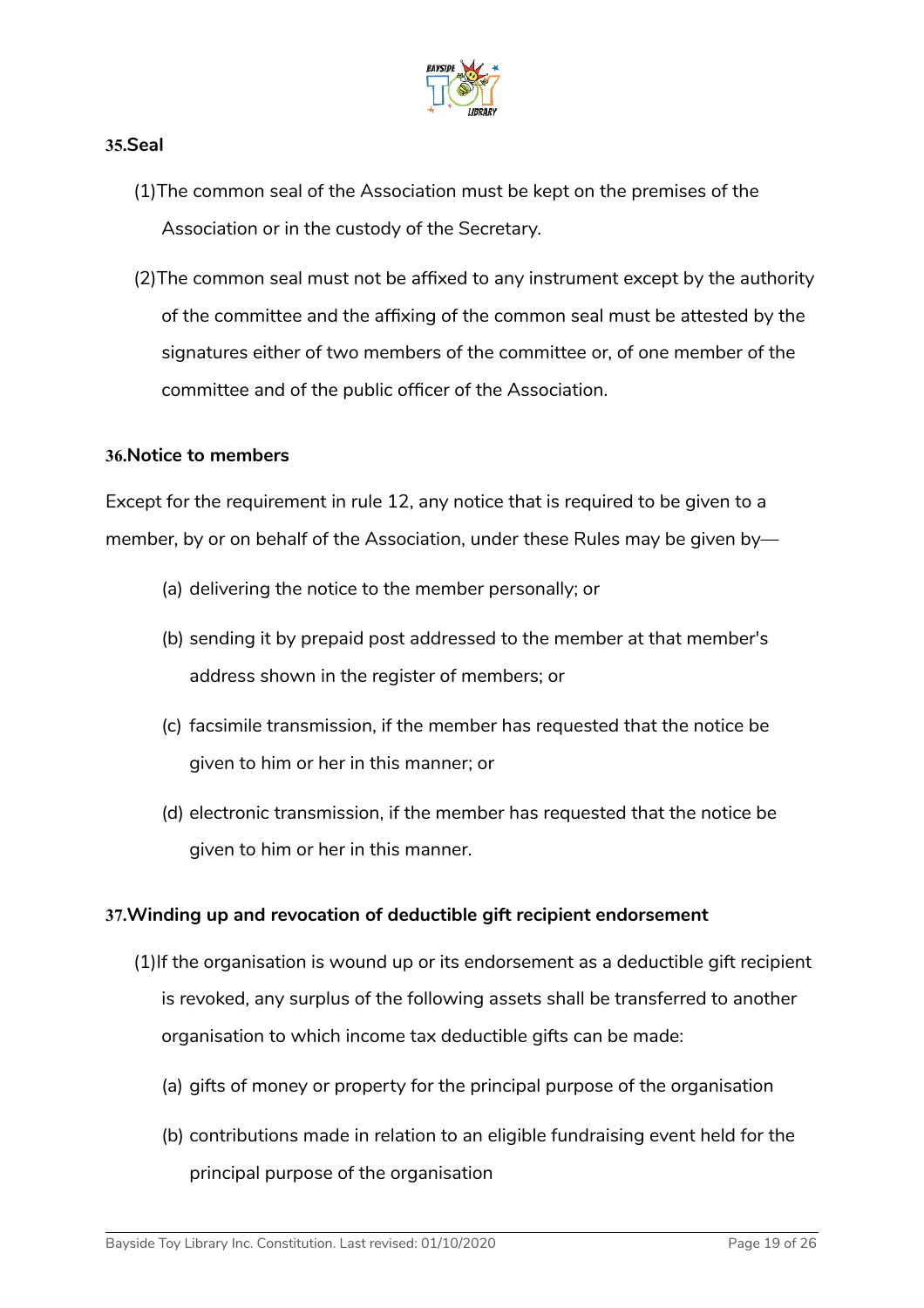

- (c) money received by the organisation because of such gifts and contributions.
- (2)In the event that the organisation is wound up, any other surplus assets not covered by rule [37](#page-18-0)[\(1\)](#page-18-1) remaining after dissolution of the Bayside Toy Library Incorporated shall be given to one or more incorporated or unincorporated Associations, societies, clubs, institutions, or bodies which have been formed for the purpose of caring for young children or for providing educational or social opportunities for young children but not for the purpose of trading or securing pecuniary profit for its members as is decided by:
	- (a) The members present at the general meeting at which the special resolution to wind up the Bayside Toy Library Incorporated is passed; or
	- (b) If no such decision is made, by the members of the last Committee in their absolute discretion
- (3)The selection of any recipient(s) of such surplus assets shall be decided by the Members present at the General Meeting at which the Special Resolution to wind up the Bayside Toy Library Incorporated is passed or, if no such decision is made, by the members of the last Committee
- (4)In the event of the winding up or the cancellation of the incorporation of the Association, the assets of the Association shall be given to such incorporated or unincorporated associations, societies, clubs, institutions, or bodies (or any one thereof), which have been formed for the purpose of caring for young children or for providing educational or social opportunities for young children.

#### **38.Custody and inspection of books and records**

(1)Except as otherwise provided in these Rules, the Secretary must keep in his or her custody or under his or her control all books, documents and securities of the Association.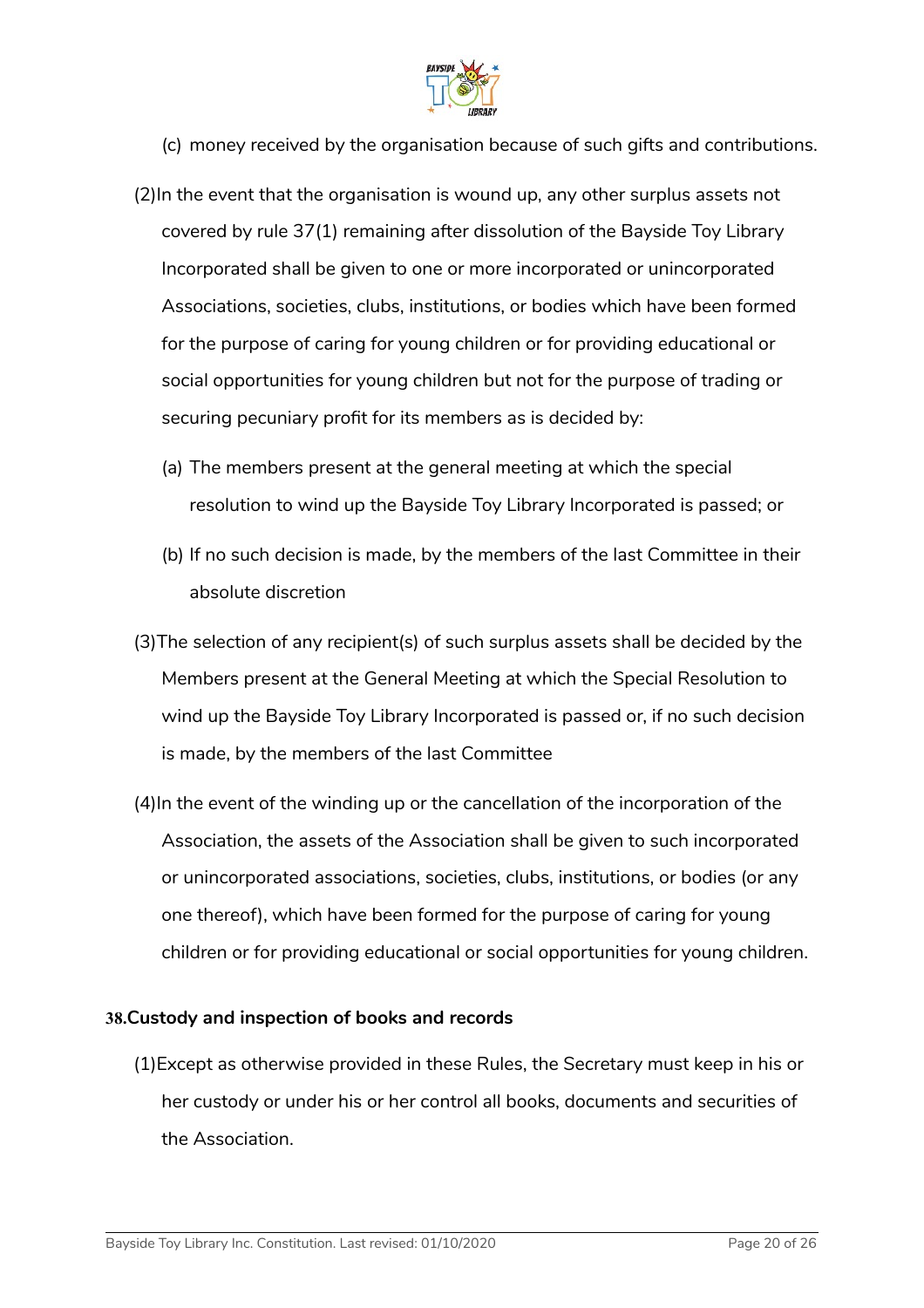

- (2)All accounts, books, financial records, securities and any other relevant documents of the Association must be available for inspection free of charge by any member upon request.
- (3)A member may make a copy of any accounts, books, financial records, securities and any other relevant documents of the Association.

\_\_\_\_\_\_\_\_\_\_\_\_\_\_\_\_\_\_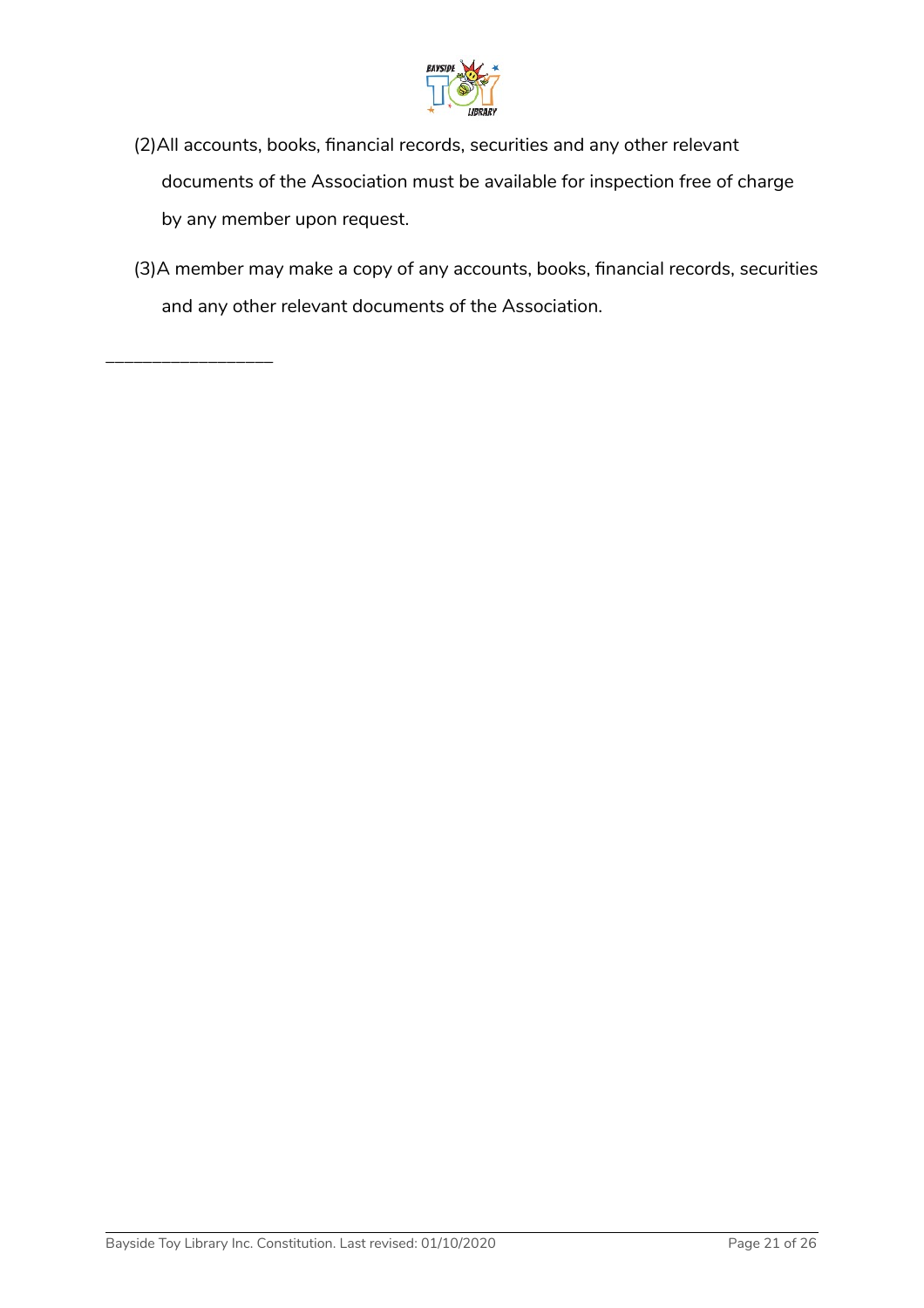

#### **APPLICATION FOR MEMBERSHIP OF BAYSIDE TOY LIBRARY**

Application form reproduced from [https://baysidetoylibrary.org.au/membership/,](https://baysidetoylibrary.org.au/membership/) accessed on

**BAYSIDE** 

4th June 2019.

| <b>Membership Application Form</b>                                                                             | $\ast$                                                                            |
|----------------------------------------------------------------------------------------------------------------|-----------------------------------------------------------------------------------|
| 1. TYPE OF ANNUAL MEMBERSHIP                                                                                   | LIBRARY                                                                           |
| Bronze<br>□ Bronze Concession*                                                                                 | 6. HOW DID YOU HEAR ABOUT US?                                                     |
| Ω.<br>Silver Concession*<br>Silver                                                                             | $\Box$ Maternal Health Centre                                                     |
| Gold Concession*<br>П.<br>Gold                                                                                 | □ New Parents Group                                                               |
| $\Box$ Grandparent<br>$\Box$ School Kids<br>* Valid ID and concession card must be shown at application        | $\Box$ Website                                                                    |
|                                                                                                                | $\Box$ Facebook                                                                   |
| 2. MEMBER DETAILS                                                                                              | □ Pre-School / Kinder / Child Care                                                |
|                                                                                                                | $\Box$ Recommendation by member                                                   |
| Surname:                                                                                                       | □ Other ____________________                                                      |
| First Name:                                                                                                    | 7. GETTING MORE INVOLVED                                                          |
|                                                                                                                | The Bayside Toy Library committee is a group of                                   |
|                                                                                                                | volunteer local parents who love the toy library. We                              |
| Occupation:<br>the control of the control of the control of the control of the control of                      | rely on volunteers to make it run well, PLUS it's a                               |
|                                                                                                                | great way to meet new people and help our<br>community!                           |
| Language spoken at home: ____________________                                                                  |                                                                                   |
| Address:                                                                                                       | Are you interested in helping with:                                               |
|                                                                                                                | □ Toy Purchasing/Maintenance                                                      |
|                                                                                                                | $\Box$ Fundraising and Events                                                     |
|                                                                                                                | $\Box$ Marketing and Communication                                                |
| Tel (Mobile):                                                                                                  | $\Box$ Distributing Posters/Flyers to MCHN etc                                    |
| E-Mail:                                                                                                        | $\Box$ Grant Applications<br>$\Box$ Website and IT support                        |
|                                                                                                                | $\Box$ Joining the Committee (now or in future)                                   |
|                                                                                                                | $\Box$ Helping with a Mini-Project                                                |
|                                                                                                                | $\Box$ Other / Special Skills                                                     |
| 3. SECONDRY CONTACT (If applicable)                                                                            |                                                                                   |
|                                                                                                                | <b>8. ROSTER DUTY</b>                                                             |
| Name:                                                                                                          | $\Box$ lagree to undertake my roster duty responsibilities                        |
| Relationship to child: National Contract of the Second Second Second Second Second Second Second Second Second | (min 3 duties per calendar year - total 6 hours).                                 |
|                                                                                                                | Non-Roster Duty Levy \$90                                                         |
| Occupation:                                                                                                    |                                                                                   |
| E-Mail:                                                                                                        | 9. PAYMENT                                                                        |
|                                                                                                                | Annual Membership:<br>$\frac{1}{2}$                                               |
|                                                                                                                | Non-Roster Duty Levy:                                                             |
|                                                                                                                | ----------------------------------                                                |
| <b>4. CHILDREN'S DETAILS</b>                                                                                   | <b>Total Payable:</b>                                                             |
| Name/s<br>Gender                                                                                               | Date of Birth                                                                     |
| m/f                                                                                                            | Membership fees can be paid by:<br>$-t$ $-t$ $-$                                  |
|                                                                                                                | $\Box$ Square – onsite eftpos (1.9% fee surcharge)                                |
| m/f                                                                                                            | $\Box$ Cash – please only bring during opening hours<br>$\mathbf{I}$ $\mathbf{I}$ |
|                                                                                                                | $\Box$ Direct Debit -<br>A/C Name: Bayside Toy Library Inc;                       |
| m/f                                                                                                            | $-1$ $-1$<br>BSB: 633-000:                                                        |
| m/f                                                                                                            | Account Number: 158011718<br>$-$ ' $-$ ' $-$                                      |

Please include your full name in all Direct Debit transactions.

**BTL Membership Application Form\_Septmeber2018.dot** 

Page 1 of 2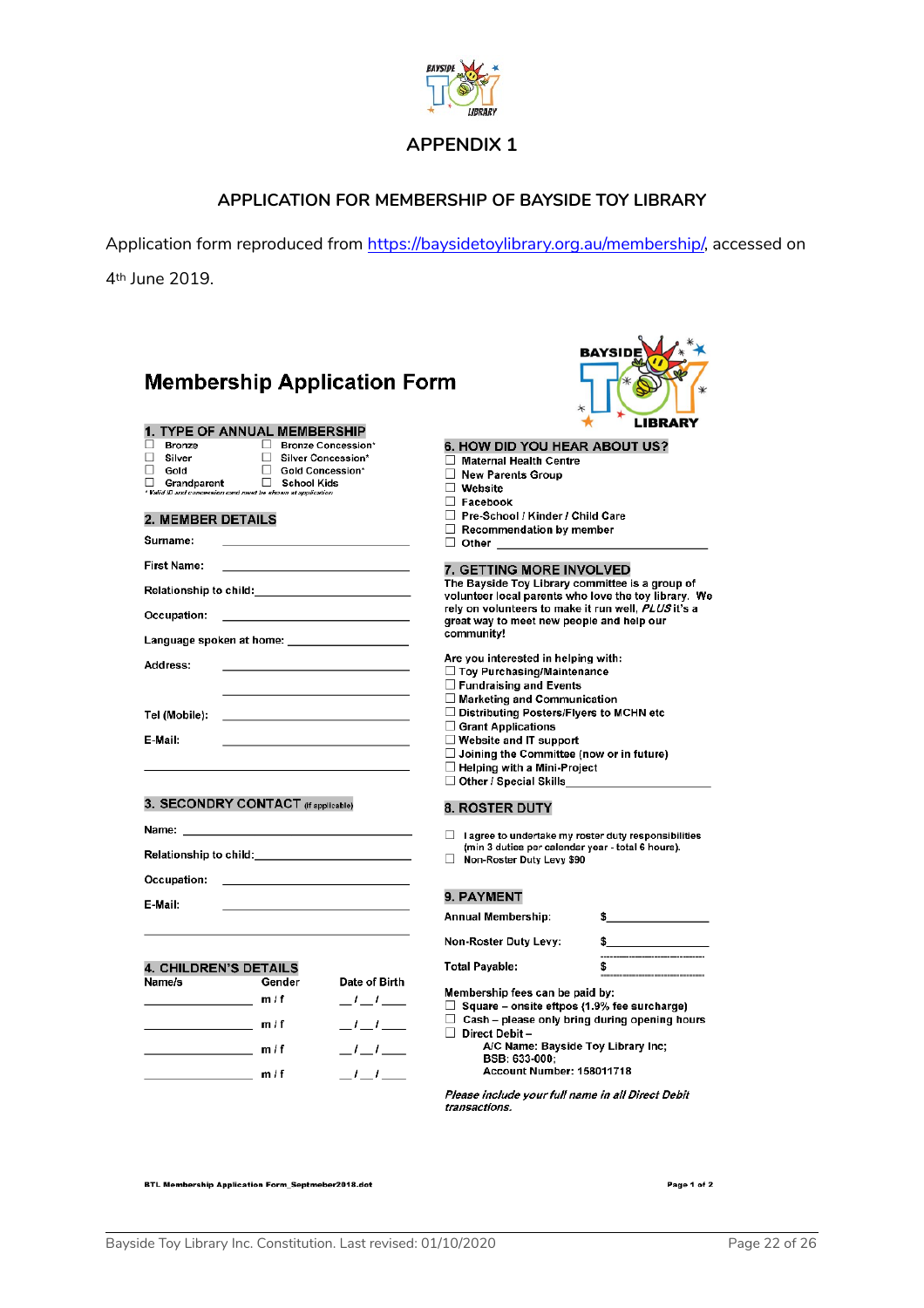



Name:

#### **10. CONDITIONS OF MEMBERSHIP**

I apply for membership of the Bayside Toy Library Inc. and agree to abide with its Rules and Constitution and to<br>indemnify the Library, its members and staff against all loss or liability, however caused, arising from any any toys or other items.

I agree to receive communications by Email, including notices of rosters and meetings.

I acknowledge that for safety reasons helmets must be worn when using bikes, trikes and scooters and that this is my responsibility as the borrower.

Unless the Non-Roster Duty Levy has been paid, I undertake as part of my membership responsibilities to participate in roster duties and the annual stocktake as required. If I am unavailable for my scheduled duty session, I will contact the Library as soon as practicable via info@baysidetoylibrary.org.au to request a duty swap.

I agree to pay the fines and fees as per the current schedule. I agree that membership is not transferrable and nonrefundable after one month from the initial membership date.

Signed:

Please return this form and payment to Bayside Toy Library:

Opening hours: Wednesday 7pm - 9pm; Thursday, Friday and Saturday 9.30am - 11.30am Location: 212 Dendy Street, Brighton East 3187

#### Mobile: 0447 985 221 Email: info@baysidetoylibrary.org.au

| Office Use Only:                                                                                        | Member ID: ___________________________ | Expiry Date: 1 1       |  |  |
|---------------------------------------------------------------------------------------------------------|----------------------------------------|------------------------|--|--|
|                                                                                                         |                                        | Photocopied: Yes / No  |  |  |
| MiBase Updated: Yes / No / NA New Member Info Provided: Yes / No / NA Welcome Email Sent: Yes / No / NA |                                        |                        |  |  |
|                                                                                                         |                                        | Amount Outstanding: \$ |  |  |
| Payment Confirmed: ______________<br>Circle Payment Method: Cash / Cheque / Direct Debit / Square       |                                        |                        |  |  |
| Other information for committee attention:                                                              |                                        |                        |  |  |
|                                                                                                         |                                        |                        |  |  |
|                                                                                                         |                                        |                        |  |  |
|                                                                                                         |                                        |                        |  |  |

**BTL Membership Application Form\_Septmeber2018.dot** 

Page 2 of 2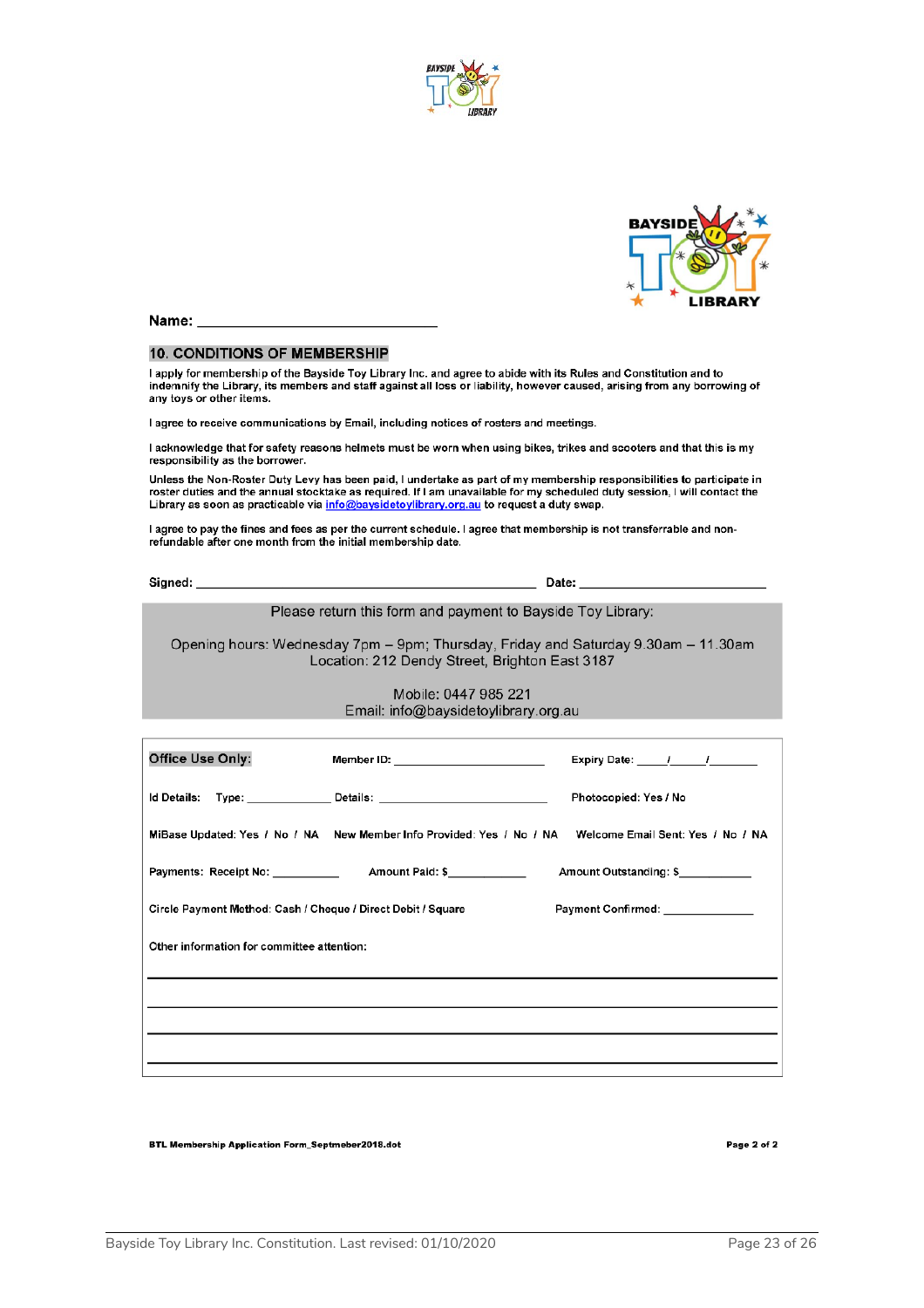

## **FORM OF APPOINTMENT OF PROXY FOR MEETING OF ASSOCIATION CONVENED UNDER RULE 7(7)**

 $\overline{I}$ .

(*name*)

of

(*address*)

being a member of

(*name of Incorporated Association*)

appoint

(*name of proxy holder*)

of

(*address of proxy holder*)

being a member of that Incorporated Association, as my proxy to vote on my behalf at the appeal to the general meeting of the Association convened under rule 7(7), to be held on—

(*date of meeting*)

and at any adjournment of that meeting.

I authorise my proxy to vote on my behalf at their discretion in respect of the following resolution: [*insert details of resolution passed under rule 7(1)*] Signed

Date

\_\_\_\_\_\_\_\_\_\_\_\_\_\_\_\_\_\_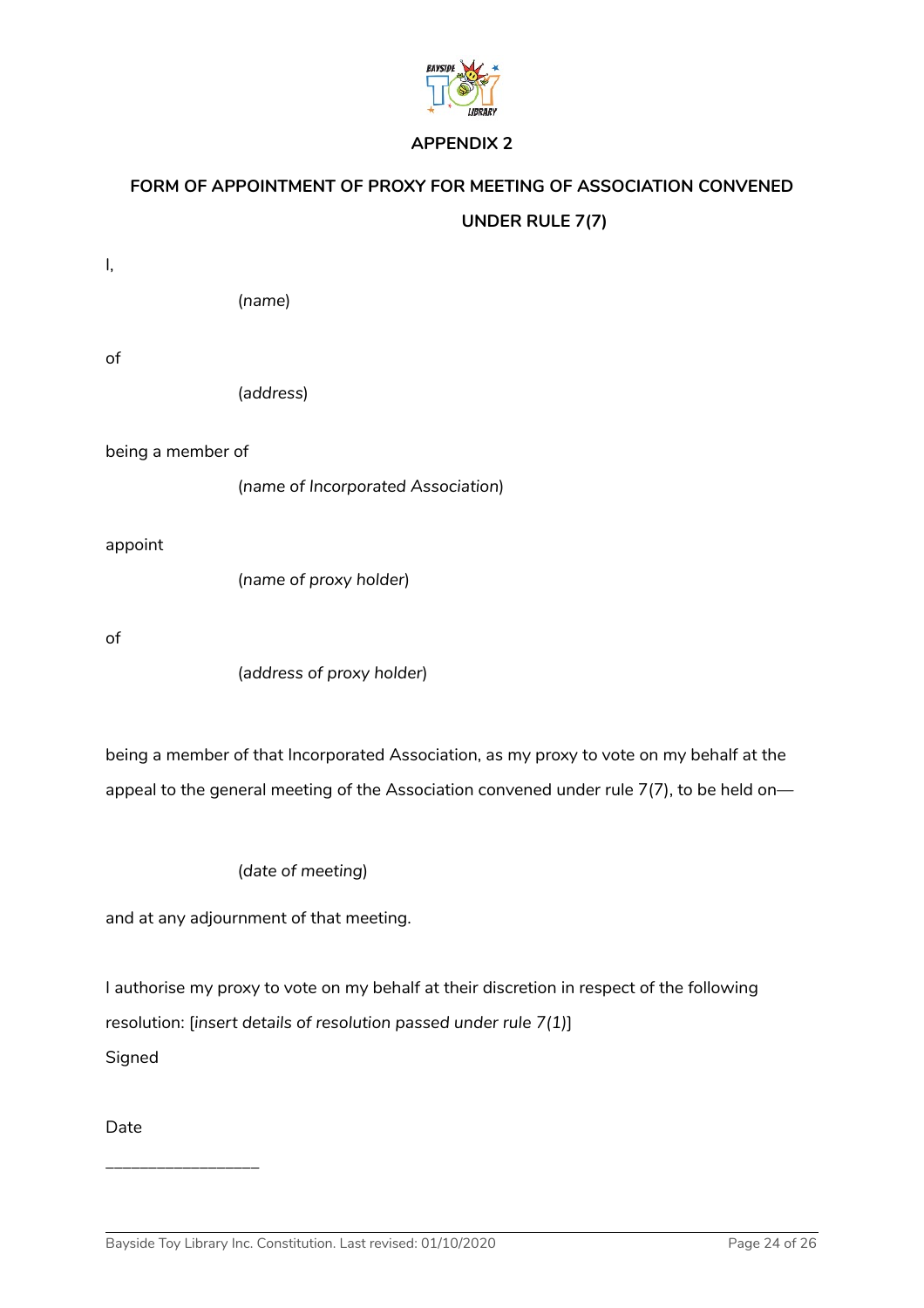

#### **FORM OF APPOINTMENT OF PROXY**

| Ι,                |                                                                                                                                                                |
|-------------------|----------------------------------------------------------------------------------------------------------------------------------------------------------------|
|                   | (name)                                                                                                                                                         |
| of                | (address)                                                                                                                                                      |
| being a member of | (name of Incorporated Association)                                                                                                                             |
| appoint           | (name of proxy holder)                                                                                                                                         |
| of                | (address of proxy holder)                                                                                                                                      |
|                   | being a member of that Incorporated Association, as my proxy to vote on my behalf at the<br>*annual/*special general meeting of the Association to be held on- |

(*date of meeting*)

and at any adjournment of that meeting.

My proxy is authorised to vote \*in favour of/\*against the following resolution: [*insert details of resolution*]

Signed

Date

\*Delete if not applicable

\_\_\_\_\_\_\_\_\_\_\_\_\_\_\_\_\_\_